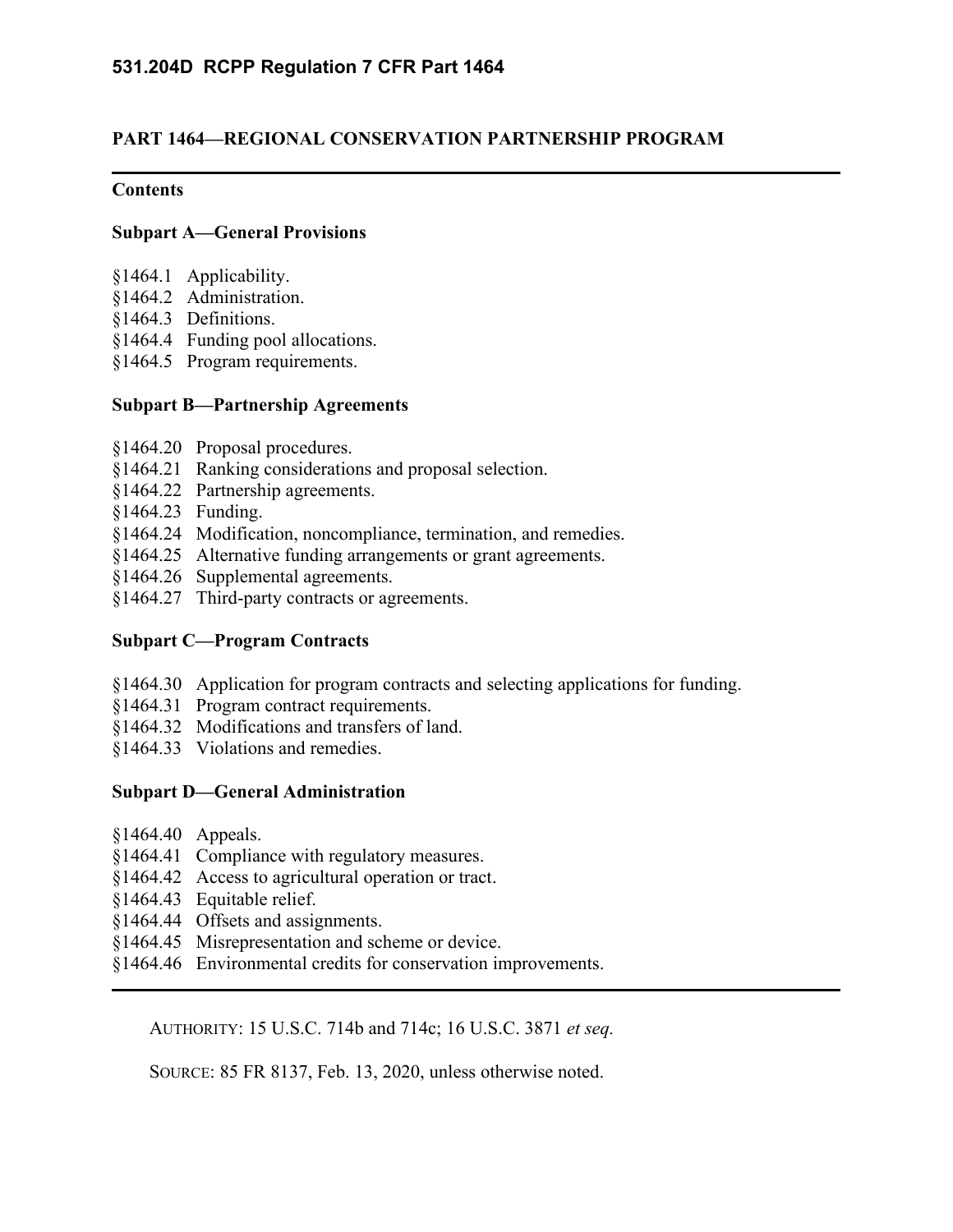#### **Subpart A—General Provisions**

#### **§1464.1 Applicability.**

(a) The purposes of the Regional Conservation Partnership Program (RCPP) are as follows:

(1) Carry out eligible activities to further the conservation, protection, restoration, and sustainable use of soil, water (including sources of drinking water and ground water), wildlife, agricultural land, and related natural resources on eligible land on a regional or watershed scale;

(2) Encourage eligible partners to cooperate with producers in—

(i) Meeting or avoiding the need for national, State, and local natural resource regulatory requirements related to production on eligible lands, including through alignment of partnership projects with other national, State, and local agencies and programs addressing similar natural resource or environmental concerns, and

(ii) Implementing projects that will result in the adoption, installation, and maintenance of eligible activities that affect multiple agricultural or nonindustrial private forest operations on a local, regional, State, or multistate basis;

(3) Encourage flexible and streamlined delivery of conservation assistance to producers through partnership agreements; and

(4) Engage producers and eligible partners in conservation projects to achieve greater conservation outcomes and benefits for producers than would otherwise be achieved.

(b) Through RCPP, NRCS provides technical and financial assistance to implement eligible activities through partnership and supplemental agreements with eligible partners and program contracts with producers.

(c) RCPP is available in any of the 50 States, the District of Columbia, the Commonwealth of Puerto Rico, Guam, the Virgin Islands of the United States, American Samoa, and the Commonwealth of the Northern Mariana Islands.

(d) Each program contract, partnership agreement, and supplemental agreement is subject to the regulations in place on the date it is executed.

#### **§1464.2 Administration.**

(a) The funds, facilities, and authorities of the Commodity Credit Corporation (CCC) are available to NRCS for carrying out RCPP. Accordingly, each reference to NRCS in this part also refers to CCC funds, facilities, and authorities where applicable.

(b) No delegation in this part to lower organizational levels will preclude the Chief of NRCS from making any determinations under this part, redelegating to other organizational levels, or from reversing or modifying any determination made under this part.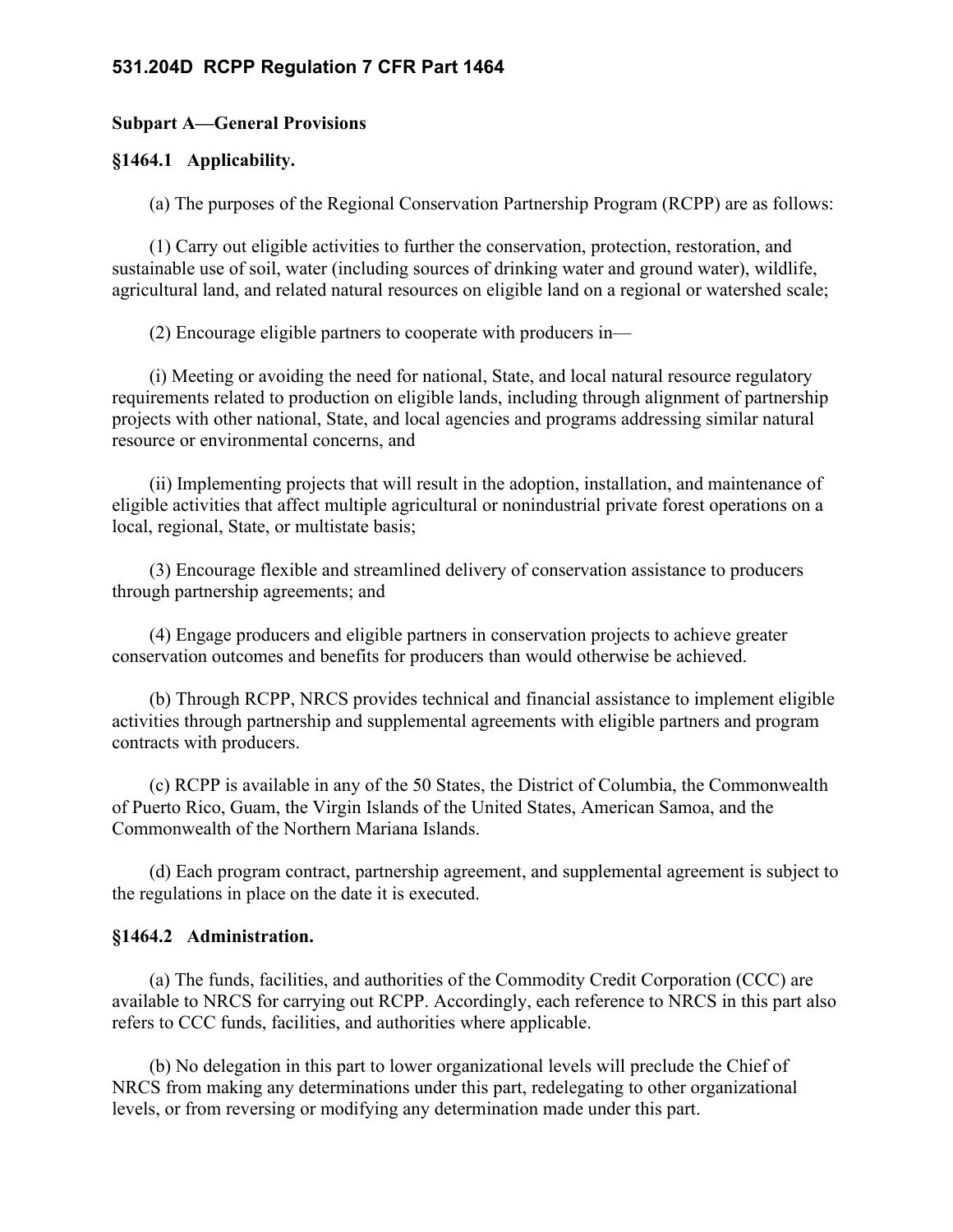(c) NRCS may use other agency-wide authorities, such as 16 U.S.C. 3842 and 31 U.S.C. 1535, to enter into agreements with other Federal or State agencies, Indian Tribes, conservation districts, units of local government, public or private organizations, and individuals to assist NRCS with implementation of the program in this part.

(d) To assist in the implementation of the program, the Chief may waive the applicability of the limitation in section 1001D of the Food Security Act of 1985 for participating producers if the Chief determines that the waiver is necessary to fulfill the objectives of the program. Section 1001D of the Food Security Act of 1985 does not apply to eligible partners.

(e) NRCS will identify in each State a program coordinator who will serve as the primary point of contact for programmatic implementation of RCPP in that State.

(f) NRCS will establish guidance to assist eligible partners with quantifying conservation benefits of RCPP implementation. Due to the diversity of natural resource issues addressed by an RCPP project and the diversity of conservation activities that a project may undertake, NRCS will work with each partner to develop project-specific outcome approach that will be included in the partnership agreement.

## **§1464.3 Definitions.**

The following definitions will apply to this part and all documents issued in accordance with this part, unless specified otherwise:

*Agricultural operation* means a parcel or parcels of land whether contiguous or noncontiguous, that is—

(1) Under the effective control of the producer at the time the producer applies for a program contract; and

(2) That is operated by the producer with equipment, labor, management, and production, forestry, or cultivation practices that are substantially separate from other operations.

*Applicant* means a producer who has requested in writing to participate in RCPP.

*Beginning farmer or rancher* means a person, Indian Tribe, Tribal corporation, or legal entity who has not materially and substantially operated a farm, ranch, or nonindustrial private forest land (NIPF), or who has materially and substantially operated a farm, ranch, or NIPF for not more than 10 consecutive years, subject to the following conditions:

(1) In the case of a contract with an individual, individually or with the immediate family, material and substantial participation requires that the individual provide substantial day-to-day labor and management of the farm or ranch, consistent with the practices in the county or State where the farm is located.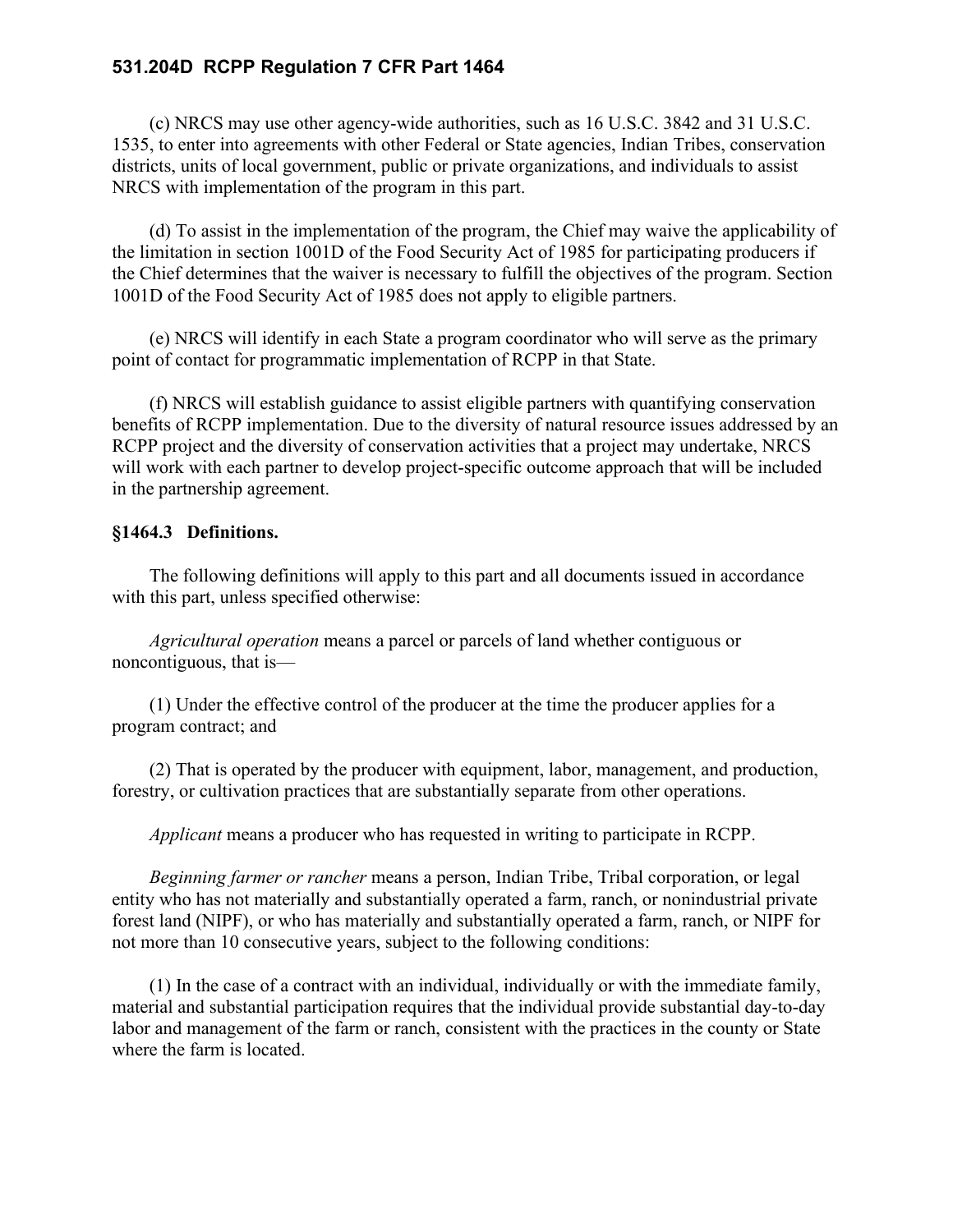(2) In the case of a contract with an entity or joint operation, all members must materially and substantially participate in the operation of the farm or ranch, and no member may have materially and substantially operated a farm, ranch, or NIPF for more than 10 consecutive years, and material and substantial participation requires that each of the members provide some amount of the management, or labor and management necessary for day-to-day activities, such that if each of the members did not provide these inputs, operation of the farm or ranch would be seriously impaired.

*Chief* means the Chief of NRCS, USDA, or designee.

*Conservation benefits* means the improvements in the status of resource concerns, priority resource concerns, and similar project goals resulting from the implementation of eligible activities in an RCPP project area.

*Covered program* means the—

(1) Agricultural Conservation Easement Program administered under 7 CFR part 1468;

(2) Environmental Quality Incentives Program administered under 7 CFR part 1466;

(3) Conservation Stewardship Program administered under 7 CFR part 1470, except for the Grassland Conservation Initiative set forth in section 1240L-1 of the Food Security Act of 1985;

(4) Healthy Forests Reserve Program administered under 7 CFR part 625;

(5) Watershed protection and flood prevention programs administered under 7 CFR part 622, except the Watershed Rehabilitation Program set forth in 16 U.S.C. 1012; and

(6) Conservation Reserve Program administered under 7 CFR part 1410.

*Critical conservation area (CCA)* means a geographical area designated by the Secretary of Agriculture that contains a critical conservation condition that can be addressed through the program.

*Effective control* means possession of the land by ownership, written lease, or other legal agreement and authority to act as decision maker for the day-to-day management of the operation from the time of application and for the duration of the program contract or applicable terms of a supplemental agreement.

*Eligible activity* means a practice, activity, land rental, agreement, easement, or related conservation measure that is available under the statutory authority for a covered program, as determined by NRCS.

*Eligible land* means any land that NRCS determines is eligible under §1464.5.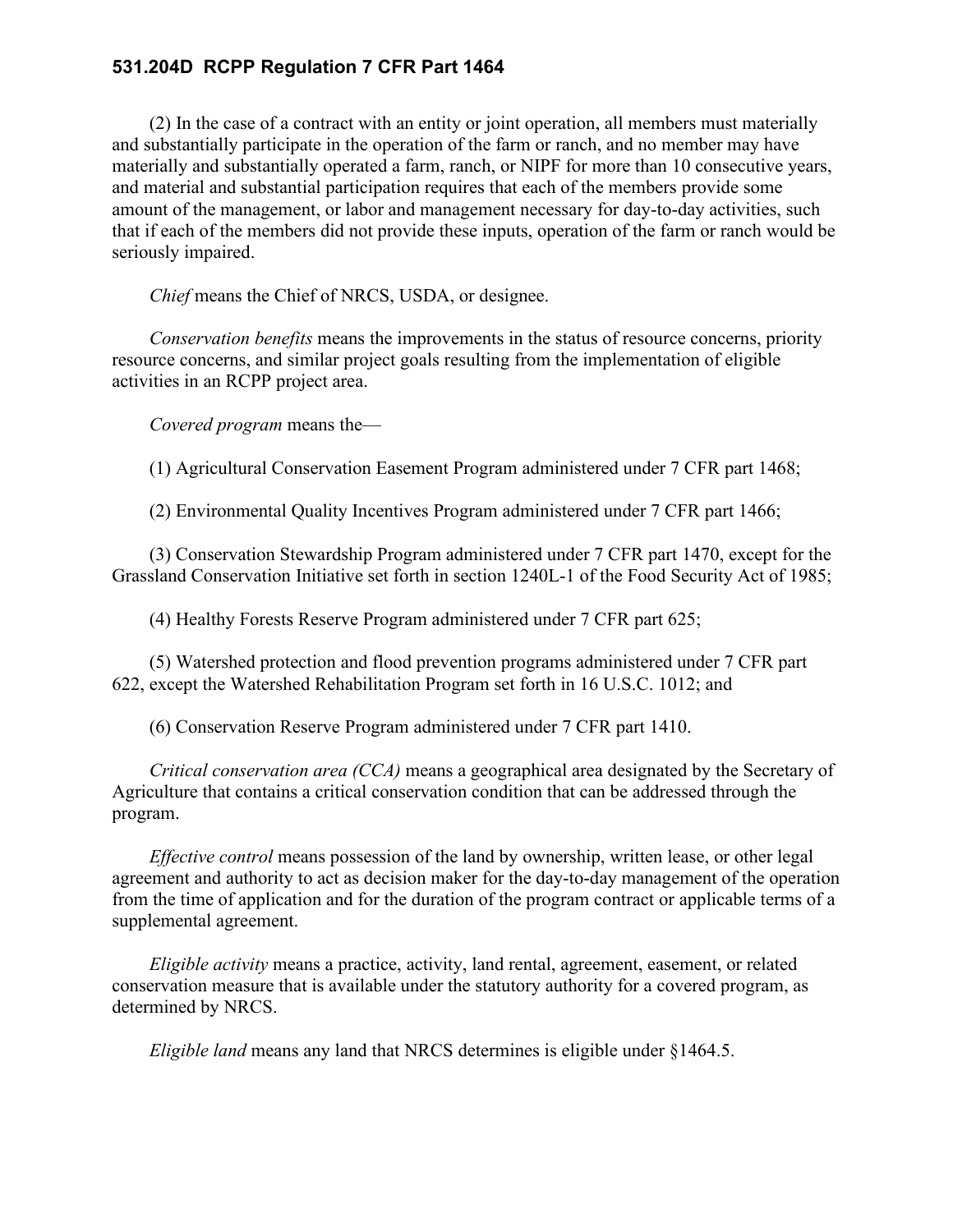*Eligible partner* means an agency, organization, or other entity specified in §1464.5 that NRCS determines the appropriate authority, expertise, and resources necessary to carry out partnership responsibilities.

*Historically underserved producer* means a person, joint operation, Indian Tribe, or legal entity who is a beginning farmer or rancher, socially disadvantaged farmer or rancher, limited resource farmer or rancher, or veteran farmer or rancher.

*Indian Tribe* means any Indian Tribe, Band, Nation, Pueblo, or other organized group or community, including any Alaska Native village or regional or village corporation as defined in or established pursuant to the Alaska Native Claims Settlement Act (43 U.S.C. 1601 *et seq.*) that is eligible for the special programs and services provided by the United States to Indians because of their status as Indians.

*Joint operation* means, as defined in part 1400 of this chapter, a general partnership, joint venture, or other similar business arrangement in which the members are jointly and severally liable for the obligations of the organization.

*Lead partner* means an eligible partner who is the primary signatory of a partnership agreement with NRCS and is identified as the lead partner in that agreement.

*Legal entity* means, as defined in part 1400 of this chapter, an entity created under Federal or State law that—

(1) Owns land or an agricultural commodity, product, or livestock; or

(2) Produces an agricultural commodity, product, or livestock.

*Limited resource farmer or rancher* means:

(1) A person who:

(i) Has direct or indirect gross farm sales not more than the current indexed value in each of the previous 2 years (adjusted for inflation using the Prices Paid by Farmer Index as compiled by USDA's National Agricultural Statistical Service), and

(ii) Has a total household income at or below the national poverty level for a family of four, or less than 50 percent of county median household income in each of the previous 2 years (to be determined annually using Commerce Department data); or

(2) A legal entity or joint operation if all individual members independently qualify under paragraph (1) of this definition.

*Liquidated damages* means a sum of money stipulated that a participant agrees to pay NRCS if the participant fails to fulfill the terms of the program contract. The sum represents an estimate of the expenses incurred by NRCS to service the program contract and reflects the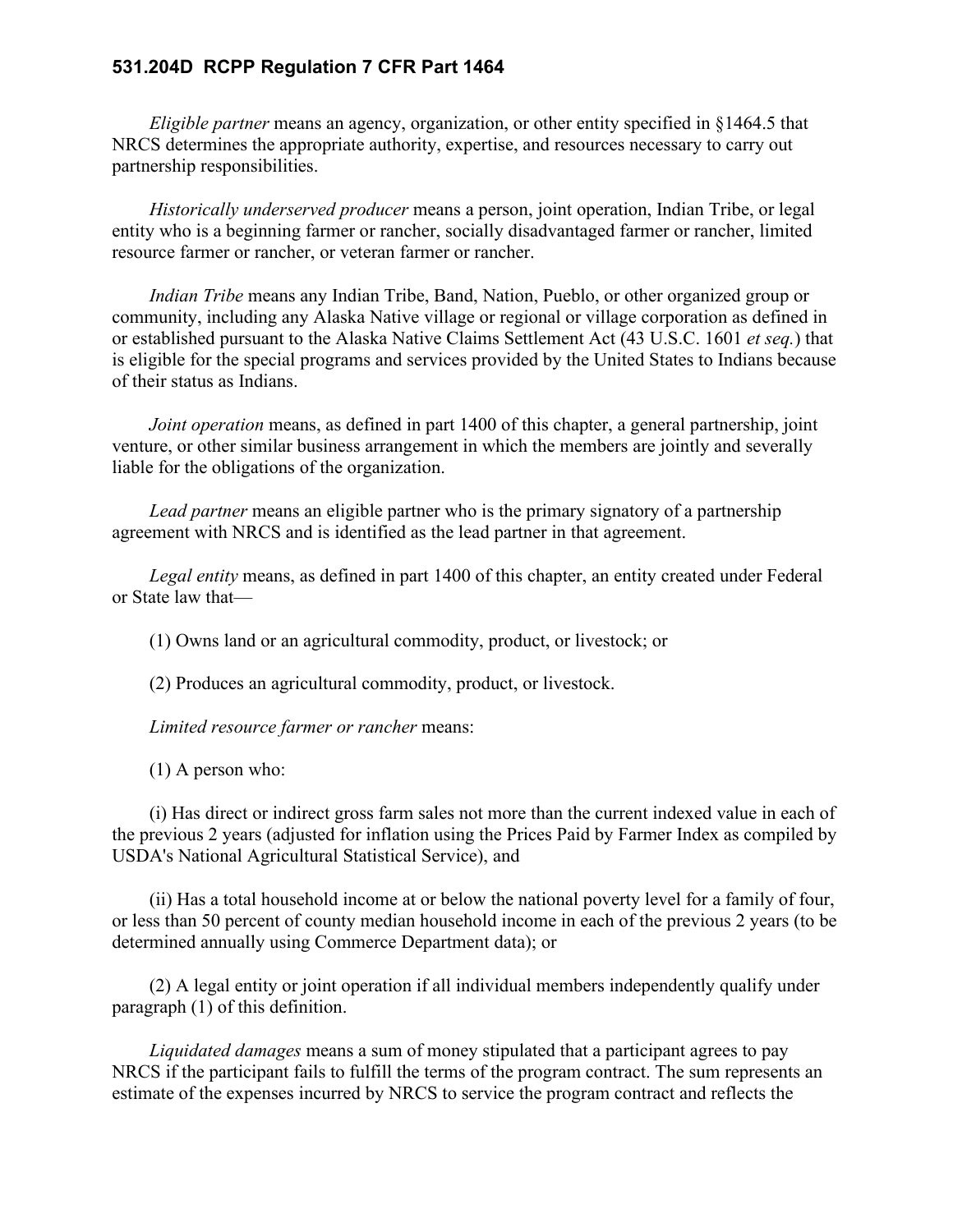difficulties of proof of loss and the inconvenience or nonfeasibility of otherwise obtaining an adequate remedy.

*Natural Resources Conservation Service (NRCS)* is an agency of the USDA, which has responsibility for administering RCPP using the funds, facilities, and authorities of the CCC.

*Nonlead partner* means an eligible partner, other than a lead partner, who has entered into a supplemental agreement with NRCS consistent with the terms of a partnership agreement.

*Nonindustrial private forest land (NIPF)* means rural land, as determined by NRCS, that has existing tree cover or is suitable for growing trees; and is owned by any nonindustrial private individual, group, association, corporation, Indian Tribe, acequia, or other private legal entity that has definitive decision-making authority over the land.

*Participant* means a person, legal entity, joint operation, or Indian Tribe who has applied for participation and is receiving a financial assistance payment or is responsible for implementing the terms and conditions of a program contract.

*Partnership agreement* means a programmatic agreement between NRCS and a lead partner.

*Person* means a natural person and does not include a legal entity.

*Priority resource concern* means a natural resource concern located in a CCA that can be addressed through:

(1) Water quality improvement, including source water protection, through measures such as reducing erosion, promoting sediment control, or addressing nutrient management activities affecting large bodies of water of regional, national, or international significance;

(2) Water quantity improvement, including protection or improvement relating to:

(i) Drought;

(ii) Ground water, surface water, aquifer, or other water sources; or

(iii) Water retention and flood prevention;

(3) Wildlife habitat restoration to address species of concern at a Federal, State, or local level; and

(4) Other natural resource improvements, as determined by the Chief, within the CCA.

*Producer* means a person, legal entity, joint operation, or Indian Tribe who NRCS determines is: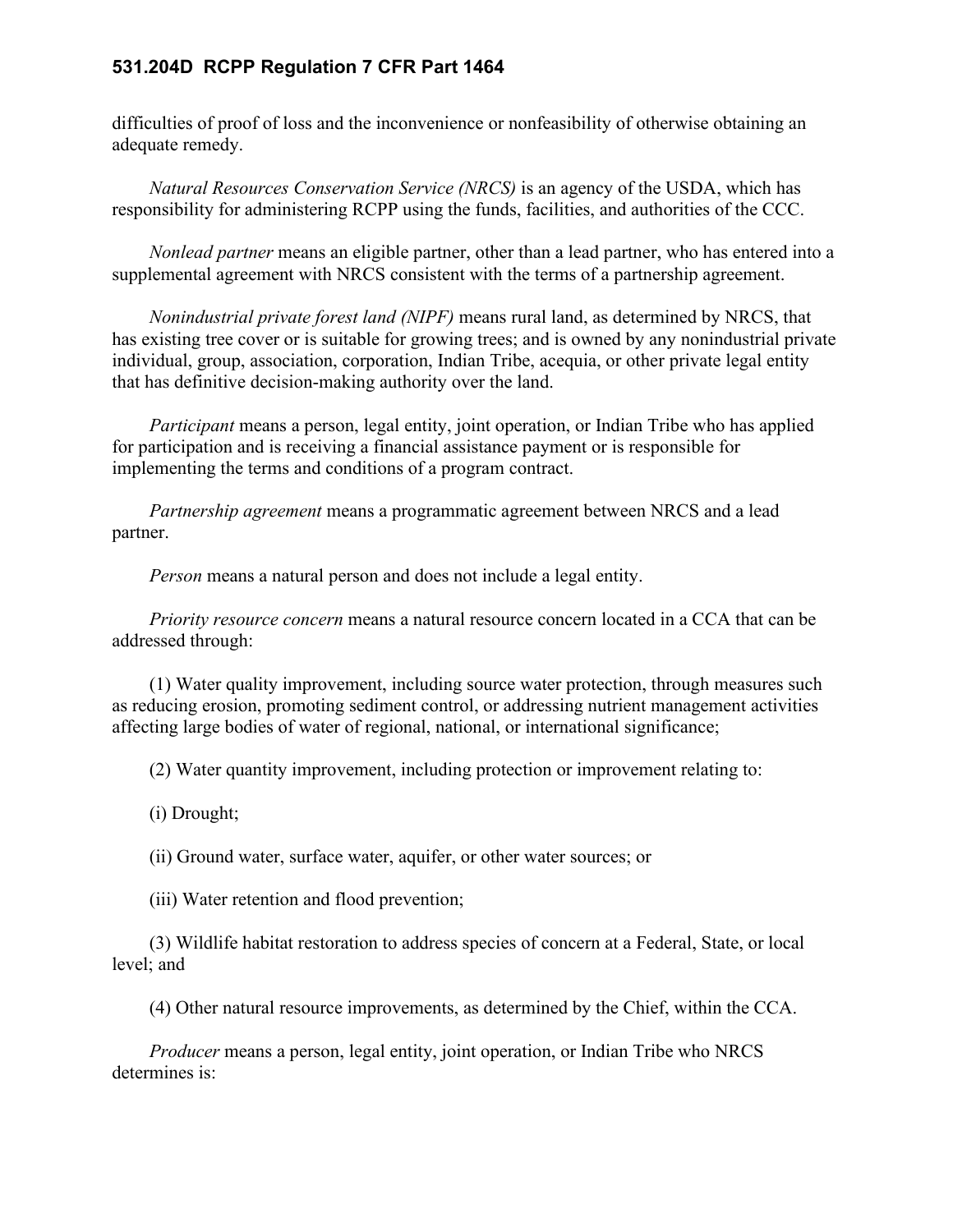(1) Engaged in agricultural production or forestry management on the agricultural operation; or

(2) The landowner of eligible land for purposes of a program contract or associated supplemental agreement, as determined by NRCS.

*Program* means the Regional Conservation Partnership Program (RCPP) administered by NRCS under this part.

*Program contract* means a binding agreement under the program for the transfer of assistance from NRCS to the producer to compensate the producer for the implementation of eligible activities that specifies the rights and obligations of any producer participating in the program.

*Project resource concern* means a specific resource concern set out in a partnership agreement that is of special importance or significance for the purposes of that partnership agreement.

*Proposal* means an offer submitted by an eligible partner for consideration and ranking for selection by NRCS to enter into a partnership agreement.

*RCPP plan of operations* means the document that identifies the location and timing of eligible activities that the participant agrees to implement on eligible land.

*Resource concern* means a specific natural resource problem that is likely to be addressed successfully through the implementation of the eligible activities.

*Socially disadvantaged farmer or rancher* means a producer who is a member of a group whose members have been subjected to racial or ethnic prejudices without regard to its members' individual qualities. For an entity, at least 50 percent ownership in the business entity must be held by socially disadvantaged individuals.

*State Technical Committee* means a committee established by NRCS in a State pursuant to 7 CFR part 610, subpart C.

*Supplemental agreement* means a legal document between NRCS and an eligible lead or nonlead partner that is subject to the terms of a partnership agreement and which furthers the purposes of the partnership agreement.

*Technical service provider (TSP)* means an individual, private-sector entity, Indian Tribe, or public agency either:

(1) Certified pursuant to 7 CFR part 652 and placed on the approved list to provide technical services to participants; or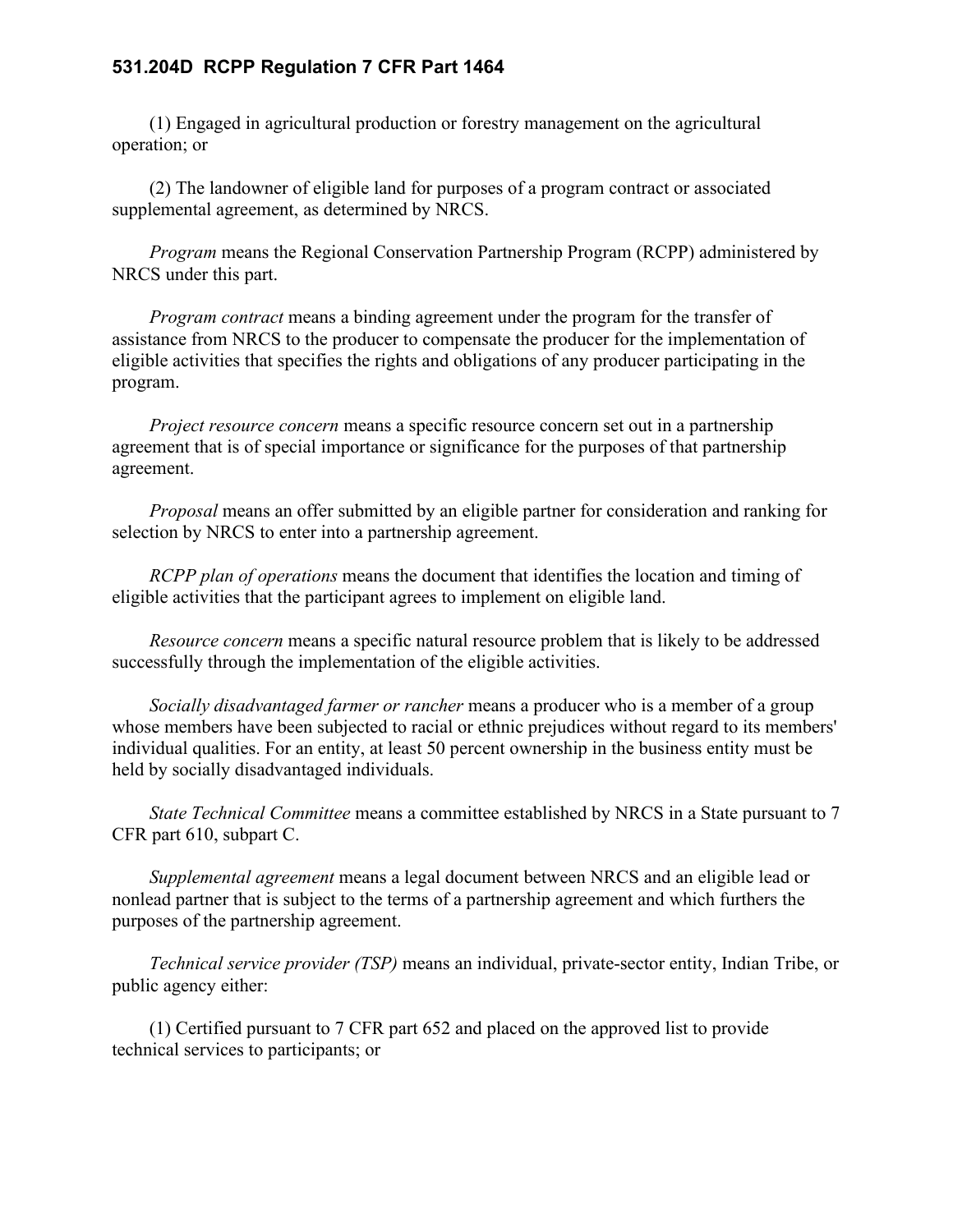(2) Selected by USDA to assist in program implementation through a supplemental agreement or otherwise through a procurement contract, contribution agreement, or cooperative agreement with USDA.

*Veteran farmer or rancher* means a producer who meets the definition in section 2501(a)(7) of the Food, Agriculture, Conservation, and Trade Act of 1990, as amended (7 U.S.C.  $2279(a)(7)$ ).

#### **§1464.4 Funding pool allocations.**

(a) Of the funds made available for the program, NRCS will allocate:

(1) Fifty percent of the funds to projects based on a State or multistate competitive process; and

(2) Fifty percent of the funds to projects for the CCAs designated by the Secretary.

(b) NRCS will allocate funds under the funding pools identified under paragraph (a) of this section to projects selected on a competitive basis pursuant to partnership agreement proposals submitted under the requirements of subpart B of this part.

#### **§1464.5 Program requirements.**

(a) *General requirements.*

(1) Program participation is voluntary.

(2) NRCS and lead partners enter into partnership agreements that identify the purposes and scope of RCPP projects under the framework of a partnership agreement.

(3) NRCS and lead partners enter into supplemental agreements to facilitate assistance to producers.

(4) NRCS enters into program contracts with producers to provide program assistance to eligible producers to implement eligible activities on eligible land.

(5) NRCS may enter into an alternative funding arrangement with a lead partner for the lead partner to deliver program assistance directly to producers in accordance with §1464.25 of this part.

(b) *Partner eligibility.* An eligible partner may include:

(1) An agricultural or silvicultural producer association or other group of producers;

(2) A State or unit of local government, including a conservation district;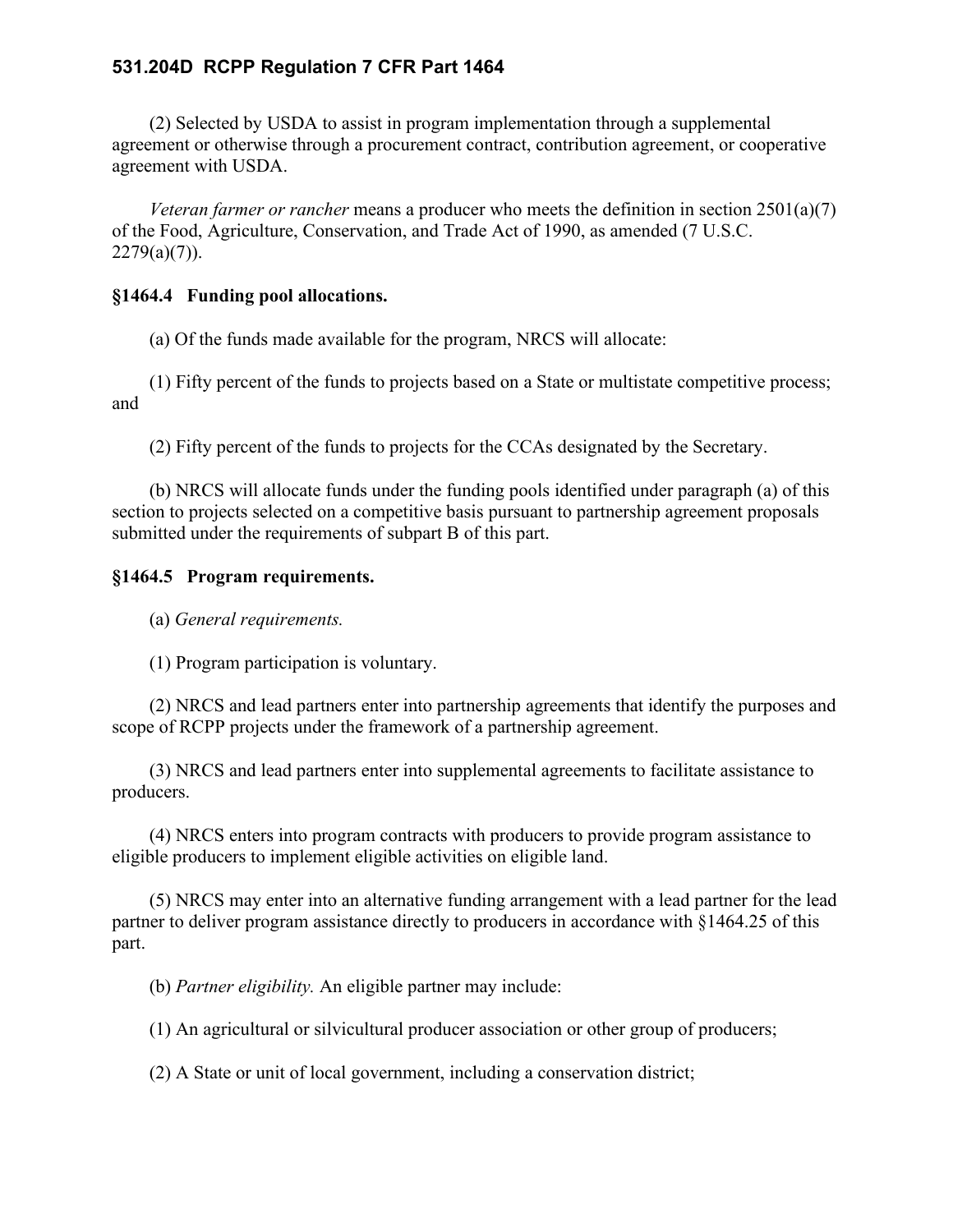(3) An Indian Tribe;

(4) A farmer cooperative;

(5) An institution of higher education;

(6) A water district, irrigation district, acequia, rural water district or association, or other organization with specific water delivery authority to producers on agricultural land;

(7) A municipal water or wastewater treatment entity;

(8) An organization or entity with an established history of working cooperatively with producers on agricultural land, as determined by the Secretary, to address—

(i) Local conservation priorities related to agricultural production, wildlife habitat development, and NIPF management; or

(ii) Critical watershed-scale soil erosion, water quality, sediment reduction, or other natural resource concerns; or

(9) An eligible entity as identified by NRCS pursuant to 7 CFR part 1468.

(c) *Producer eligibility.* To be eligible to receive payments or benefits under the program, each producer must—

(1) Be in compliance with the highly erodible land and wetland conservation provisions found at part 12 of this title;

(2) Meet the adjusted gross income payment limitations under part 1400 of this chapter unless waived by the Chief;

(3) Have effective control of the land;

(4) Supply information, as required by NRCS, to determine eligibility for the program, including but not limited to, information that verifies the producer's status as a historically underserved producer, compliance with part 12 of this title, and compliance with adjusted gross income payment eligibility as established by part 1400 of this chapter; and

(5) For producers operating as a legal entity or joint operation, provide a list of all members of the legal entity or joint operation and embedded entities along with each members' tax identification numbers and percentage interest in the entity. However, where applicable, American Indians, Alaska Natives, and Pacific Islanders may use another unique identification number for each individual eligible for payment.

(d) *Eligible land.* Land may be considered eligible for enrollment in RCPP if NRCS determines that: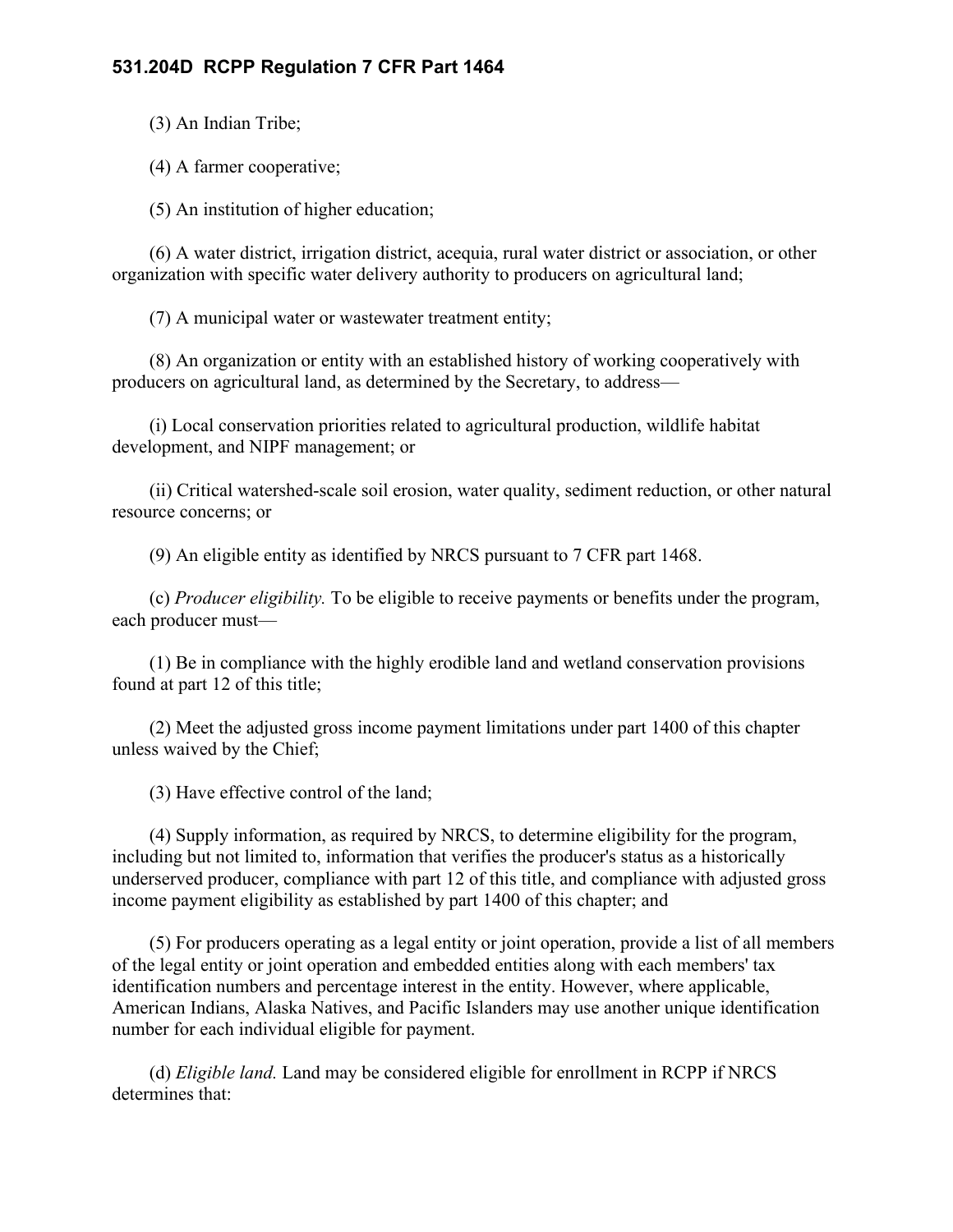(1) The land is private or Tribal agricultural land, nonindustrial private forest land, or associated land on which an eligible activity would help achieve the conservation benefits defined for an approved project; or

(2) The land is publicly owned agricultural land or associated land and the enrollment of such land is—

(i) Appropriate for the type of eligible activity, and

(ii) The eligible activity to be implemented on the public land is necessary and will contribute meaningfully to achieving conservation benefits consistent with an approved project.

(e) *Eligible activities.* (1) In each partnership agreement, NRCS will identify the eligible activities that are available to producers and landowners through the project. Eligible activities may include land management, land rental activities, easements, or watershed type projects. Projects may use more than one type of eligible activity.

(2) NRCS may approve interim conservation practice standards or activities if—

(i) New technologies or management approaches that provide a high potential for optimizing conservation benefits have been developed; and

(ii) The interim conservation practice standard or activity incorporates the new technologies and provides financial assistance for pilot work to evaluate and assess the performance, efficiency, and effectiveness of the new technology or management approach.

(f) *Technical service provision.* (1) NRCS may use the services of a qualified TSP, including a qualified eligible partner, in meeting its responsibilities for technical assistance.

(2) Producers or eligible partners may use technical services from qualified personnel of other Federal, State, and local agencies, Indian Tribes, or individuals who are certified as TSPs under 7 CFR part 652.

(3) Technical services provided by qualified personnel not affiliated with USDA may include but are not limited to: Conservation planning; conservation practice survey, layout, design, installation, and certification; information, education, and training for producers; and other program implementation services as identified by NRCS.

(4) NRCS retains approval authority of work done by non-NRCS personnel for the purpose of approving RCPP payments.

## **Subpart B—Partnership Agreements**

## **§1464.20 Proposal procedures.**

(a) NRCS will: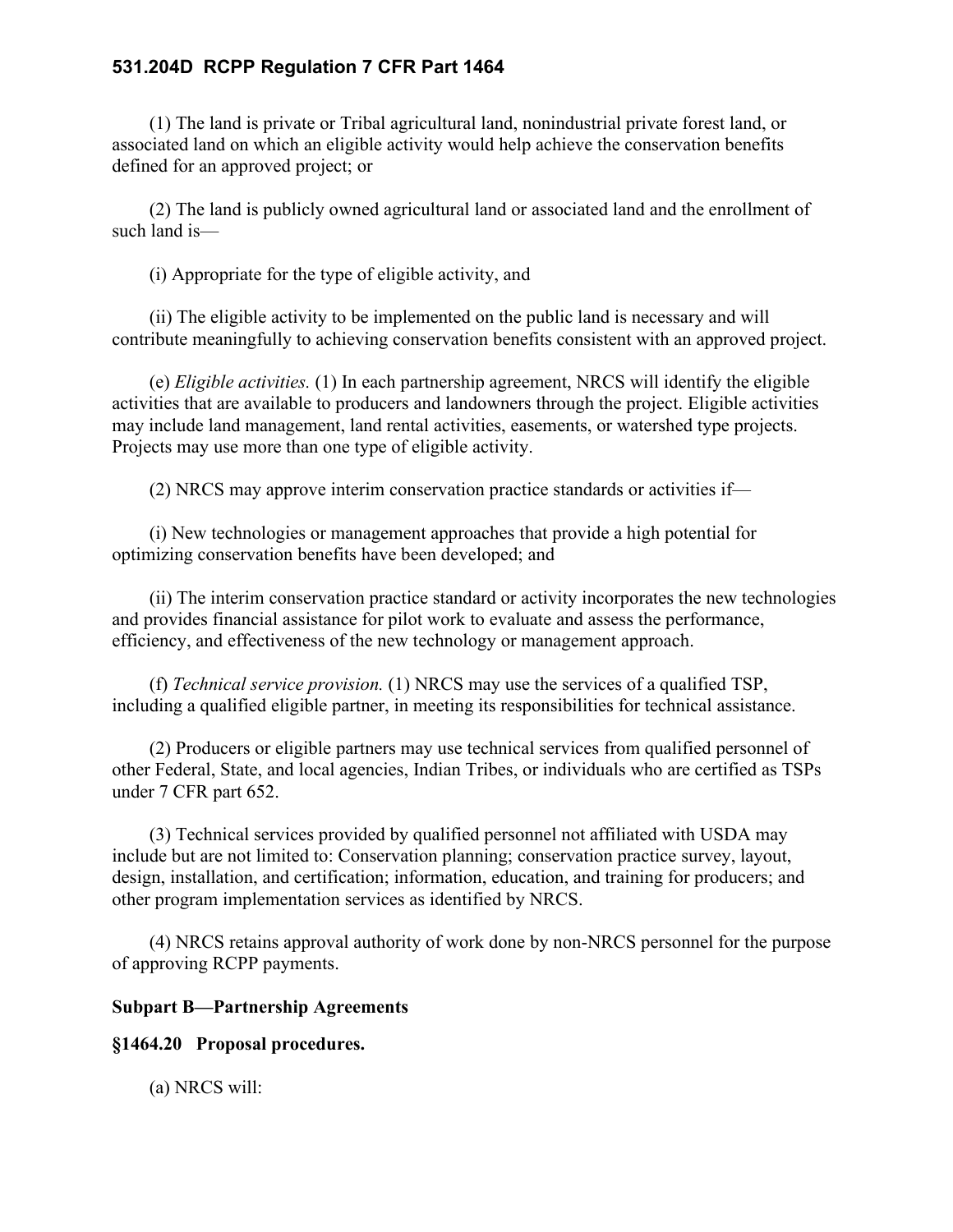(1) Periodically announce opportunities through a simplified competitive process for eligible partners to submit proposals for partnership agreements; and

(2) Make public the criteria that will be used to evaluate proposals for partnership agreements in each announced project selection opportunity, which may include whether NRCS will consider alternative funding arrangements or grant agreements during the selection opportunity or whether proposals seeking alternative funding arrangements or grant agreements will have a separate selection opportunity. These criteria will relate to four principle categories: Impact, partner cash and in-kind contribution, innovation, and project management.

(b) A partnership agreement proposal submitted by the eligible partner must include the following:

(1) The scope of the proposed project, including one or more conservation benefits that the project must achieve;

(2) A plan for monitoring, evaluating, and reporting on progress made toward achieving the project's conservation objectives;

(3) The estimated RCPP funding and other program resources requested for the project including any advance technical assistance for outreach in the project area;

(4) Whether the eligible partner is requesting NRCS to consider the proposal for funding under an alternative funding arrangement or grant agreement under §1464.25;

(5) Each eligible partner collaborating to achieve project objectives, including their roles, responsibilities, capabilities, and contribution; and

(6) Other information NRCS may identify as necessary to evaluate and select proposals.

#### **§1464.21 Ranking considerations and proposal selection.**

(a) *Final selection.* NRCS will rank and select proposals for partnership agreements pursuant to the evaluation criteria listed in 1464.20(a)(2).

(b) *Priority to certain proposals.* NRCS may give a higher priority to proposals for partnership agreements that—

(1) Assist producers in meeting or avoiding the need for a natural resource regulatory requirement;

(2) Have a high percentage of producers in the area to be covered by the agreement;

(3) Significantly leverage non-Federal financial and technical resources and coordinate with other local, State, or national efforts;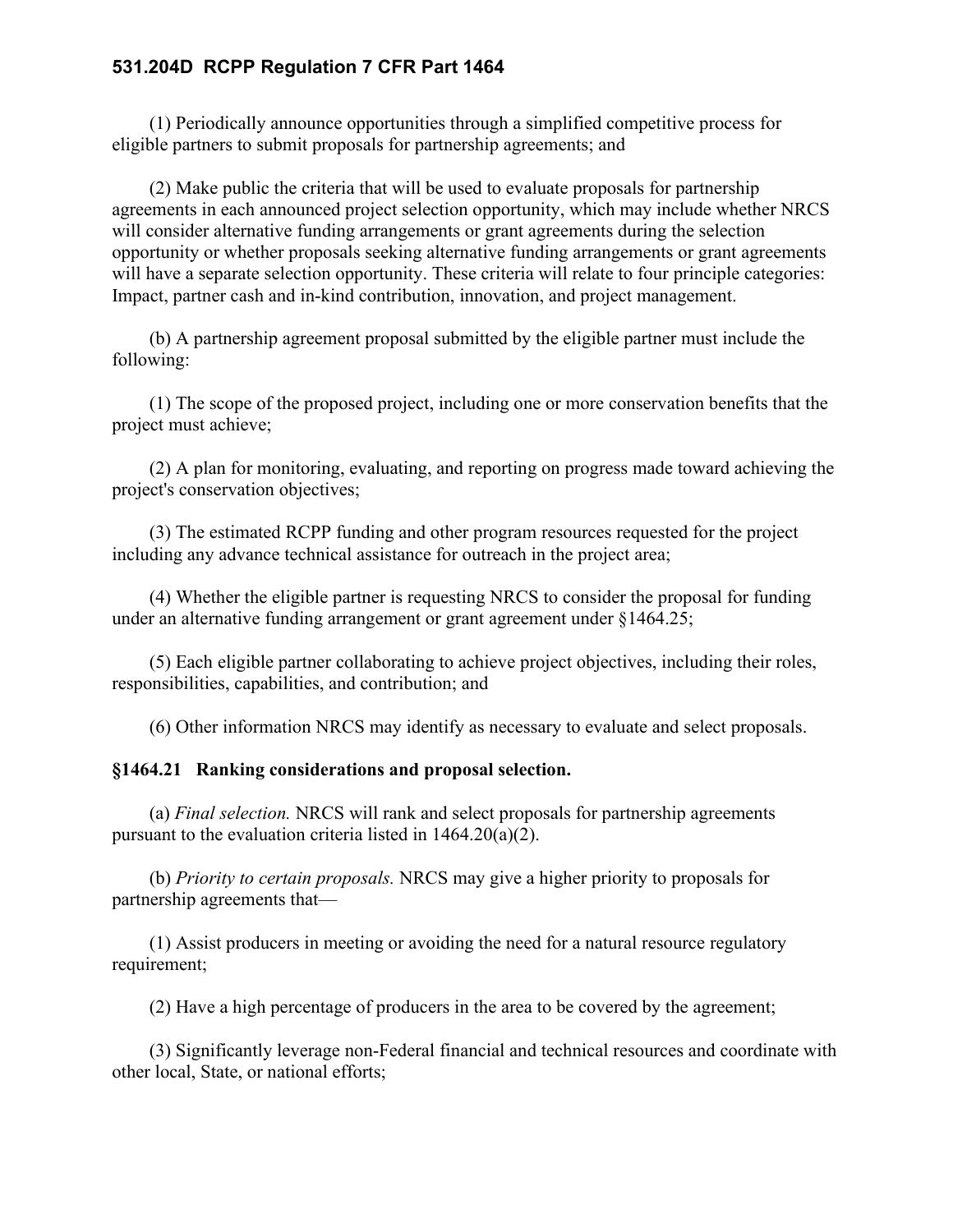(4) Build new partnerships with local, State, and private entities to include a diversity of stakeholders in the project;

(5) Deliver a high percentage of applied conservation to achieve conservation benefits and address the priority resource concern for a designated CCA;

(6) Implement the project consistent with existing watershed, habitat, or other area restoration plans;

(7) Provide innovation in conservation methods and delivery, including outcome-based performance measures and methods;

(8) To a significant extent involve—

(i) Historically underserved producers;

(ii) A community-based organization comprising, representing, or exclusively working with historically underserved producers;

(iii) Developing an innovative conservation approach or technology specifically targeting historically underserved producers' unique needs and limitations; or

(iv) An 1890 or 1994 land grant institution (7 U.S.C. 3222 *et seq.*), Hispanic-serving institution (20 U.S.C. 1101a), or other minority-serving institution, such as an historically Black college or university (20 U.S.C. 1061), a tribally controlled college or university (25 U.S.C. 1801), or Asian American and Pacific Islander-serving institution (20 U.S.C. 1059g); or

(9) Meet other factors that are important for achieving the purposes of the program, as determined by NRCS.

(c) *Proposals in CCAs.* (1) NRCS will select proposals for partnership agreements within CCAs that address one or more priority resource concerns for which the CCA is designated.

(2) NRCS will identify the designated CCAs and publish the priority resource concerns for each CCA.

(3) NRCS will identify the priority resource concerns and associated ranking criteria in any announcement under §1464.20.

(4) Lands outside of a CCA are not eligible for consideration under the CCA funding pool, even where such land may influence resource concerns within the CCA.

#### **§1464.22 Partnership agreements.**

(a) *In general.* Upon selection of a proposal for partnership agreement, NRCS will work with the eligible partner to develop the specifics of the partnership agreement. NRCS may offer a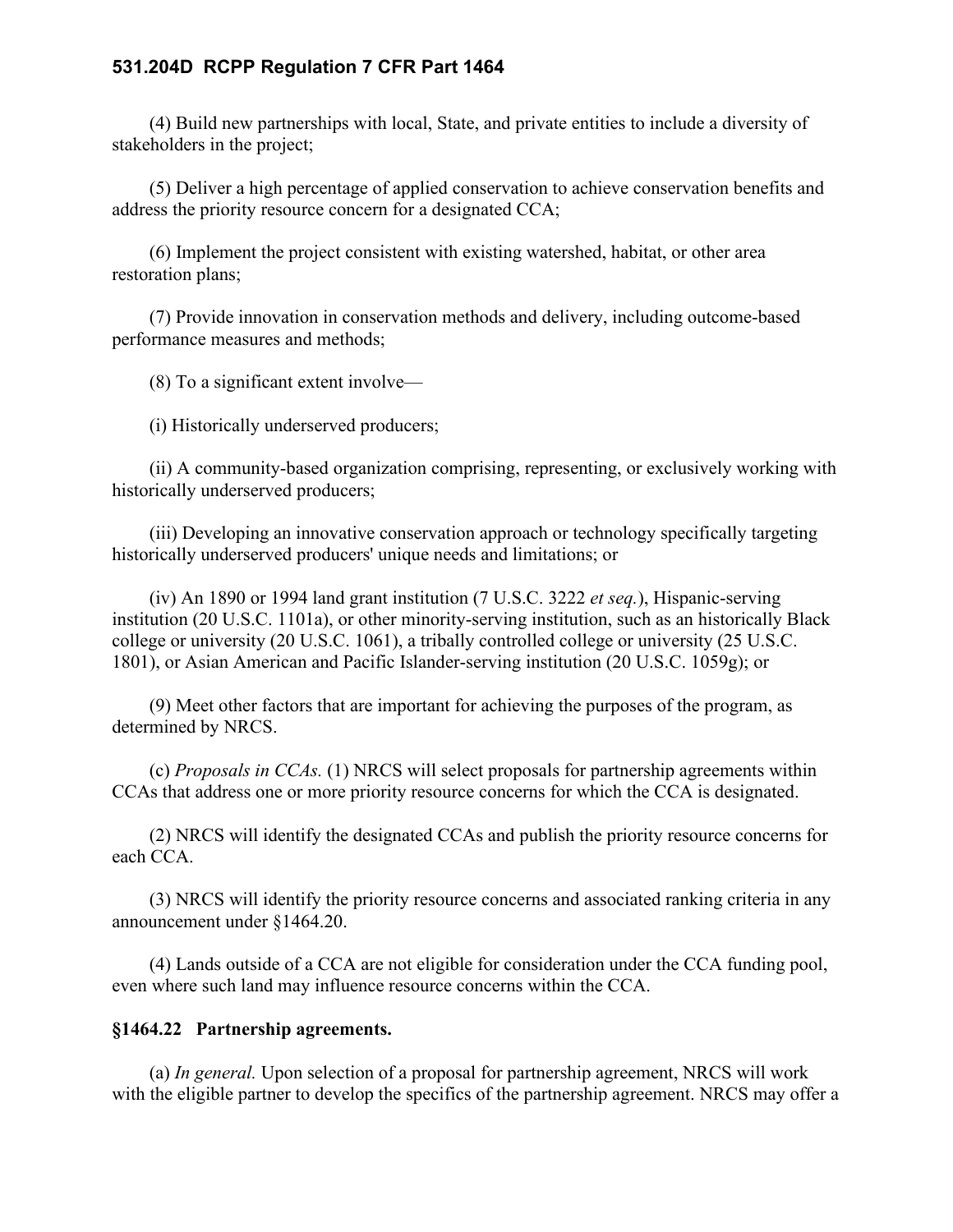reduced amount of program assistance from that requested in the proposal for a partnership agreement or negotiate other project details.

(b) *Duration.* A partnership agreement between NRCS and a lead partner will be for a period of time:

(1) Not to exceed 5 years; or

(2) That is longer than 5 years if the longer period of time is necessary to meet the objectives of the program, as determined by NRCS.

(c) *Extension.* A partnership agreement, including a renewal of a partnership agreement, may be extended not more than one time for a period of time not longer than 12 months, as determined by NRCS.

(d) *Requirements.* The partnership agreement between NRCS and a lead partner will:

(1) Specify the scope of a project, including:

(i) One or more conservation benefits that the project will achieve;

(ii) The eligible activities on eligible land to be conducted under the project to achieve conservation benefits;

(iii) The implementation timeline for carrying out the project, including any interim milestones;

(iv) The local, State, multistate, or other geographic area covered; and

(v) The planning, outreach, implementation, and assessment to be conducted.

(2) Identify the outreach and education to producers for potential participation in the project;

(3) Authorize the lead partner, at the request of a producer, to act on behalf of a producer participating in the project in applying for assistance under subpart C of this part;

(4) Identify the significant contribution to the project costs by the lead partner, including any direct or indirect funding or in-kind support that will be contributed to help achieve the project objectives;

(5) Define the conservation benefits and other outcomes to be achieved by the project including the impact to any priority or project resource concern;

(6) Require the lead partner to assess periodically the progress made by the project in achieving the defined conservation benefits and outcomes;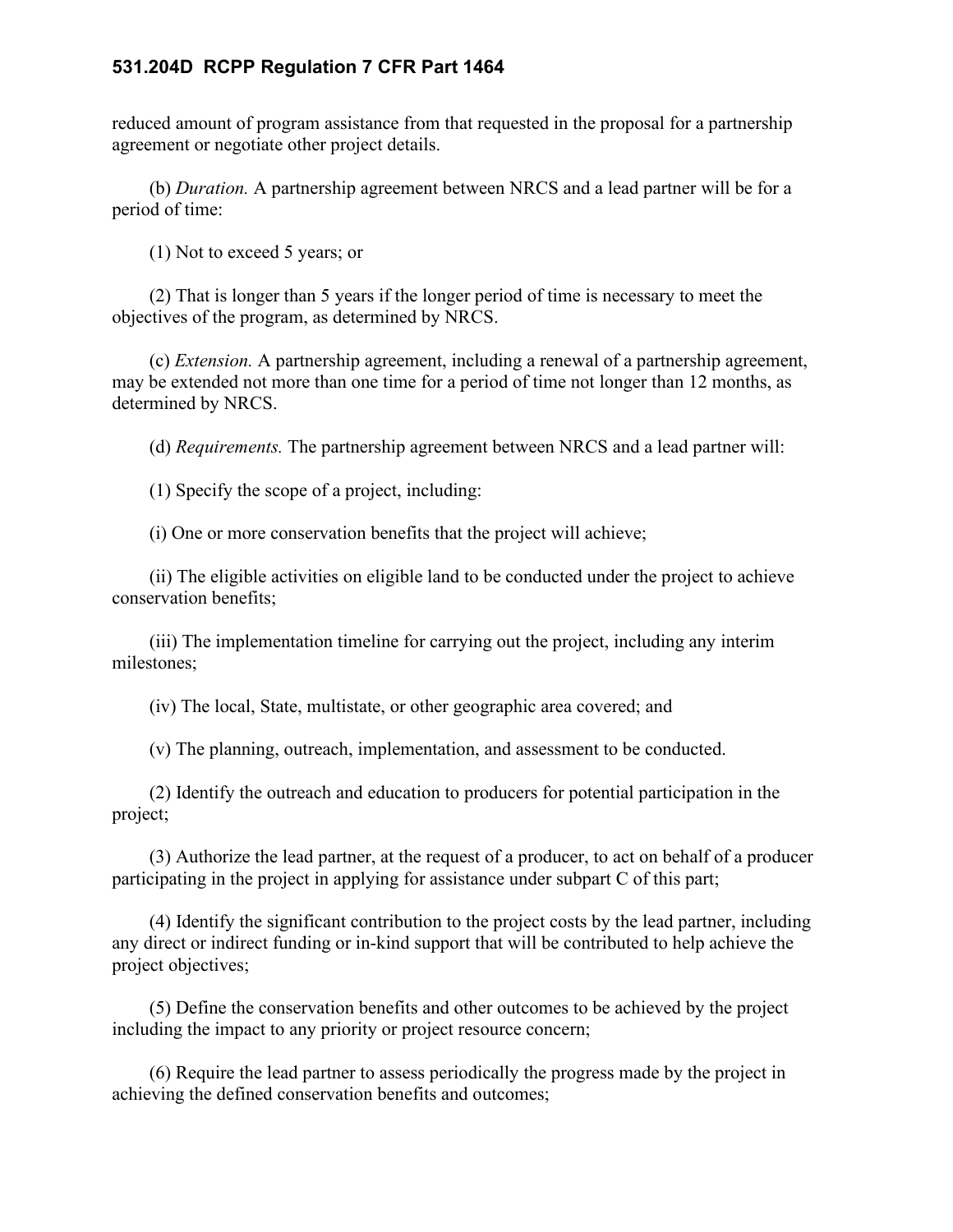(7) Require the lead partner to report to NRCS at the conclusion of the project on the project's results and funding leveraged;

(8) Set forth the total amount of financial and technical assistance funding that NRCS will reserve to support project implementation;

(9) Establish the general terms and conditions of any supplemental agreements that NRCS or the lead partner may enter into with nonlead partners;

(10) Identify the terms and conditions under which either NRCS or the lead partner may enter into supplemental agreements to further the purposes of the partnership agreement;

(11) Provide a detailed description of how the lead partner will facilitate participation of historically underserved producers (including through advance payment options, increased payment rates, outreach activities, or other methods for increasing participation by historically underserved producers) if the proposal received increased ranking priority as described in  $§1464.21(b)(8);$ 

(12) Identify the other requirements identified by NRCS; and

(13) Include any unique requirements if the partnership agreement is a grant agreement or alternative funding arrangement.

(e) *Supplemental agreements.* NRCS may enter into supplemental agreements with a lead partner or a nonlead partner to provide technical assistance or to assist producers with implementation of eligible activities in the project area as identified in §1464.26.

(f) *Partnership agreement renewal.* (1) As determined by NRCS, a partnership agreement may be renewed for a period not to exceed 5 years.

(2) NRCS may agree to renew the partnership agreement through an expedited process if—

(i) The lead partner requests such a renewal; and

(ii) NRCS determines that the project has met or exceeded project objectives as verified by NRCS.

(3) To facilitate expedited renewal, NRCS may designate a portion of available RCPP funding for expedited renewal requests.

(4) NRCS will not rank expedited renewal requests against new proposals.

(5) Under a renewal of a partnership agreement, the parties may request to continue to implement the project as defined in the original partnership agreement or expand the scope of the project consistent with the objectives and purposes of the original partnership agreement.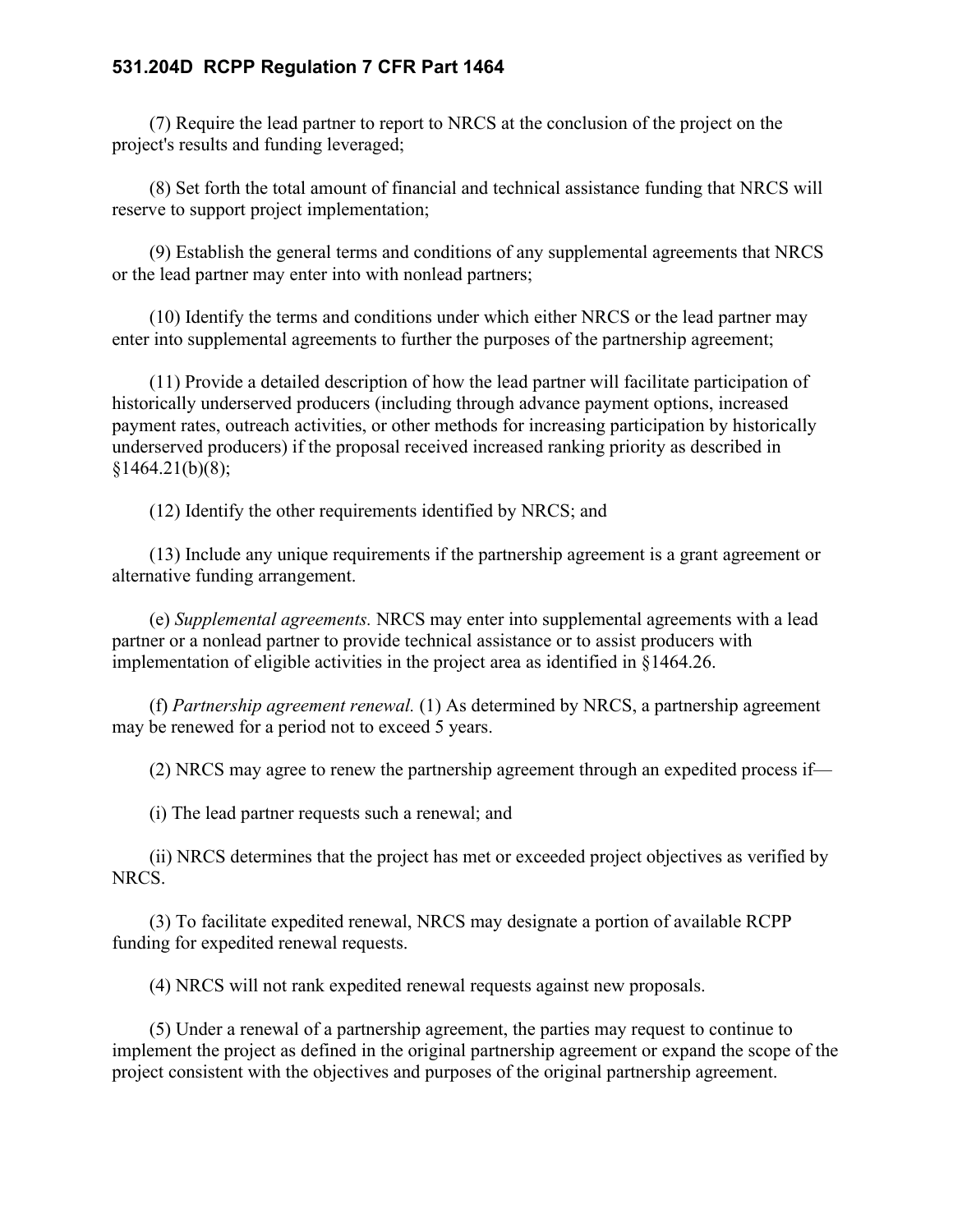(g) *Notification.* All eligible partners who submit a proposal for a partnership agreement or submit a request to renew a partnership agreement will receive notification from NRCS regarding selection or nonselection of the project proposal or approval or denial of the renewal request.

## **§1464.23 Funding.**

(a) Except as otherwise provided in this subpart, NRCS will only provide technical and financial assistance to producers through program contracts as described in subpart C of this part.

(b) Notwithstanding the restriction set forth in paragraph (a) of this section, NRCS may provide technical and financial assistance to a partner:

(1) Where the partnership agreement is funded through an alternative funding arrangement or grant agreement under §1464.25; or

(2) Pursuant to a supplemental agreement executed in furtherance of a partnership agreement, as set forth in §1464.26.

(c) Notwithstanding the restriction set forth in paragraph (a) of this section, pursuant to a partnership agreement or supplemental agreement, NRCS may provide funding to a partner for technical assistance for an eligible purpose, such as:

(1) Providing outreach and education for potential participation in the project;

(2) Establishing baseline metrics to support the development of the assessment required under §1464.22(d)(6); or

(3) Providing technical assistance to producers.

(d) Notwithstanding the restriction set forth in paragraph (a) of this section, NRCS may enter into third-party contracts or agreements to meet its responsibilities under the program using program funding.

(e) Any funding provided by NRCS under paragraphs (a) through (d) of this section will count against the total amount of funding that NRCS agreed to provide to the project under the terms of the partnership agreement.

## **§1464.24 Modification, noncompliance, termination, and remedies.**

(a) *Modifications.* NRCS may modify a partnership agreement, including associated supplemental agreements, if—

(1) The lead partner or, as applicable, the nonlead partner agrees to the modification; and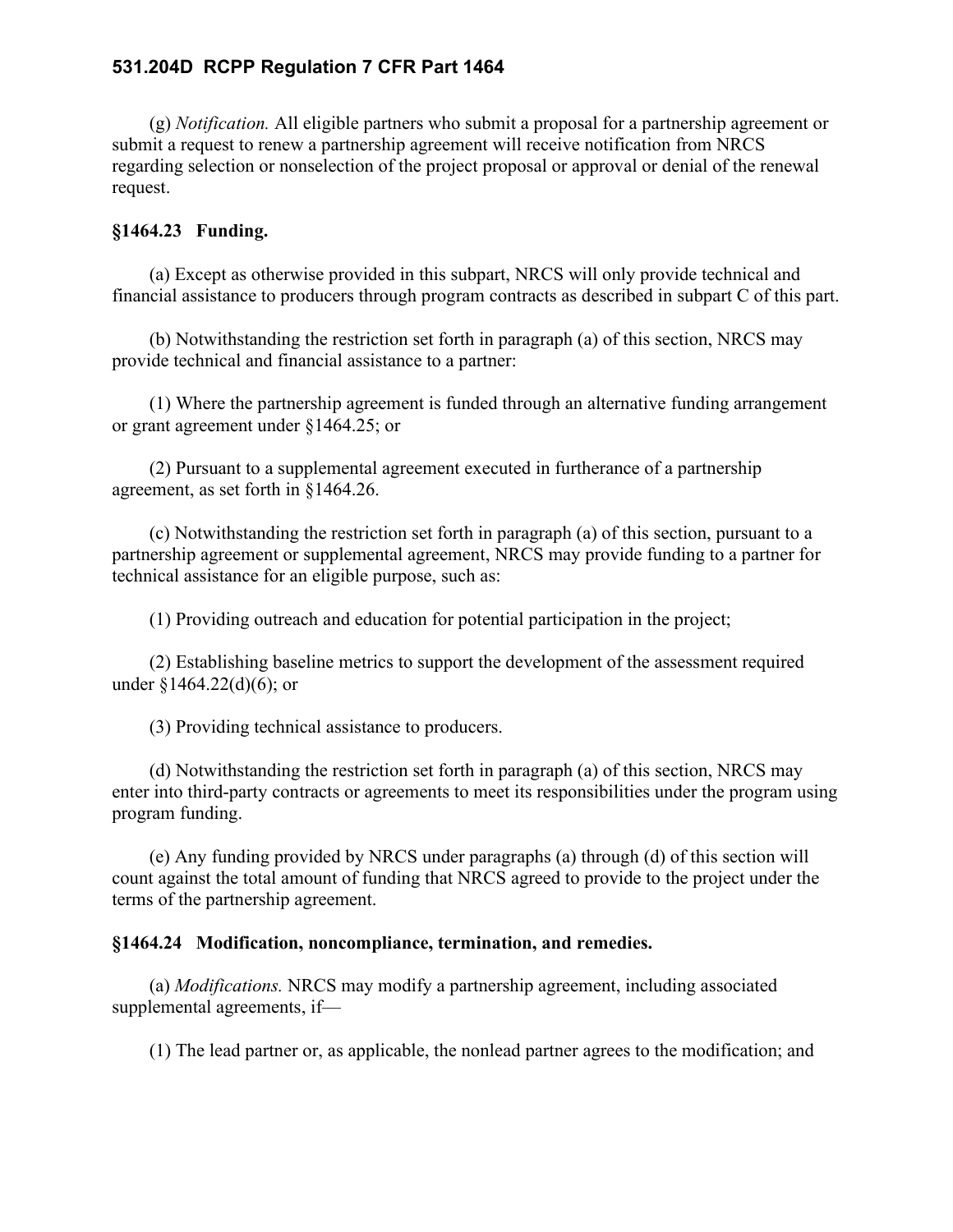(2) NRCS determines the modified partnership agreement or associated supplemental agreement continues to meet the purposes of the program.

(b) *Noncompliance.* In the event of noncompliance with the partnership agreement terms, NRCS will provide the lead partner written notice as specified in the partnership agreement, and, where appropriate, a reasonable opportunity to correct voluntarily the noncompliance in accordance with the terms of the partnership agreement.

(c) *Terminations.* (1) Lead partners may request that NRCS terminate the partnership agreement, provided the request for termination is in writing, and includes the reasons for termination.

(2) NRCS may terminate a partnership agreement if—

(i) Justified by the reasons provided by the lead partner;

(ii) NRCS determines that a modification of the partnership agreement is necessary to comply with applicable law and the partner does not concur with such modification; or

(iii) The lead partner fails to correct noncompliance with a term of the partnership agreement under paragraph (b) of this section.

(3) A termination may be justified by circumstances beyond the lead partners' control that prevents completion of one or more provisions of the partnership agreement, such as a natural disaster or other circumstances in which NRCS may determine that termination is in the public interest.

(4) If a program agreement is terminated, the lead partner forfeits all rights to any remaining technical or financial assistance under the partnership agreement.

(d) *Effect on other agreements.* Termination of a partnership agreement under this section will—

(1) Not affect the validity of any program contract that was entered into within the project area encompassed by the partnership agreement; and

(2) Result in the termination of a supplemental agreement unless NRCS determines that the supplemental agreement would continue to provide necessary program implementation assistance to producers with program contracts or otherwise advance an eligible program activity within the project area.

(e) *Refund and right to future assistance.* If NRCS terminates a partnership agreement due to noncompliance with its terms or conditions, the lead partner will forfeit any right to future assistance under the partnership agreement and will refund all or part of any payments received directly by the lead partner, plus interest.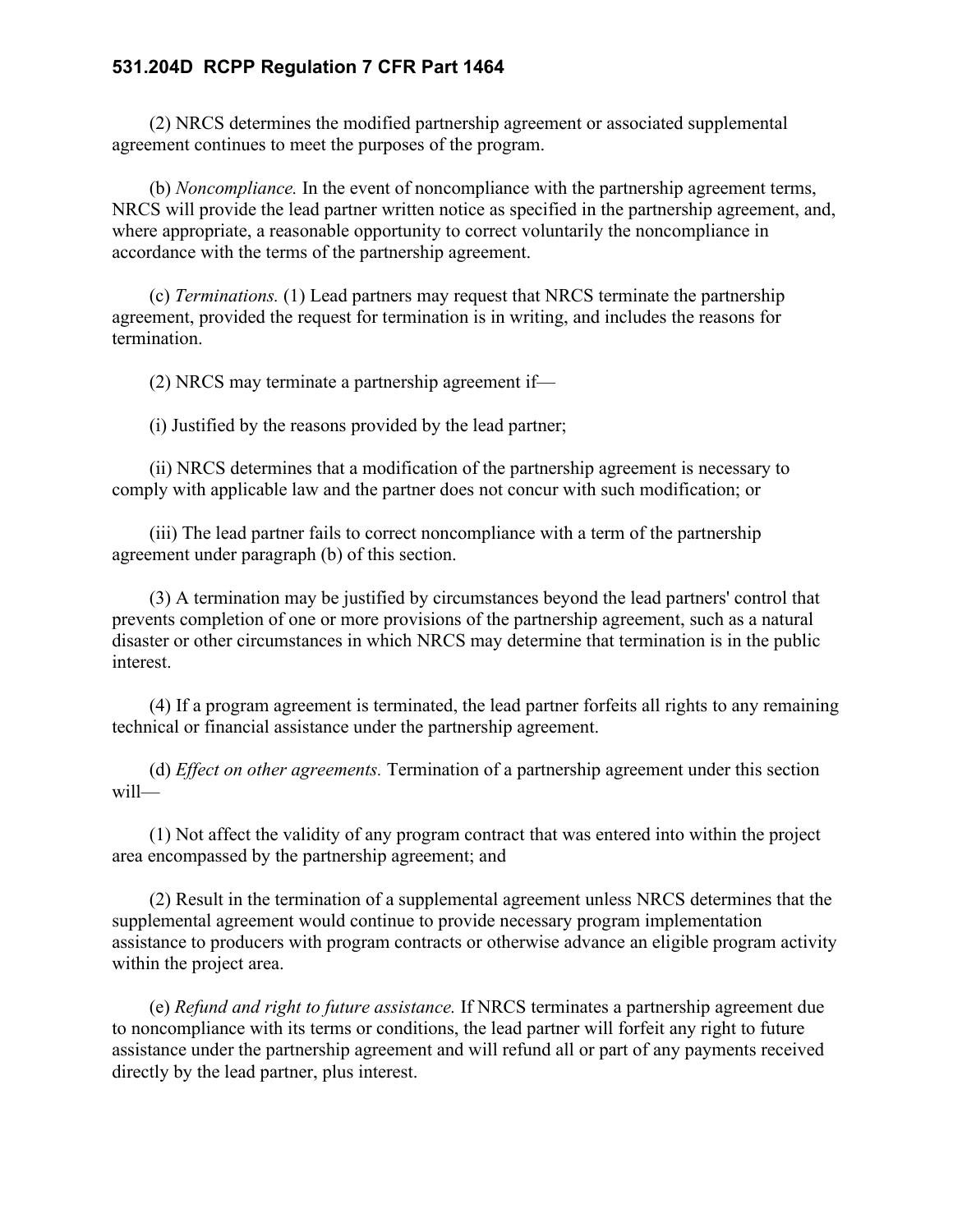(f) *Liquidated damages.* (1) NRCS may include terms in a partnership agreement that allow for the assessment of liquidated damages against the lead partner in the event of an intentional breach.

(2) The amount of any liquidated damages will be set at an amount reasonably calculated to reimburse NRCS for its foreseeable losses in the event of noncompliance and will not be punitive in nature.

#### **§1464.25 Alternative funding arrangements or grant agreements.**

(a) When the Chief so determines, NRCS may offer to fund a proposal through an alternative funding arrangement or grant agreement under this section.

(b) In determining whether to offer to fund a proposal through an alternative funding arrangement or grant agreement, the Chief will consider the extent to which the proposal:

(1) Will achieve conservation benefits on a regional or watershed scale;

(2) Involves investments in infrastructure related to agricultural or nonindustrial private forest production that would benefit multiple producers and address natural resource concerns such as drought, wildfire, or water quality impairment on the land within the proposal area;

(3) Addresses natural resource concerns, including the development and implementation of watershed, habitat, or other area restoration plans;

(4) Uses innovative approaches to leverage the Federal investment with private financial mechanisms, such as:

(i) Provision of performance-based payments to producers, or

(ii) Support for an environmental market; and

(5) Otherwise demonstrates that the goals and objectives of the program would be more easily achieved by offering to fund the proposal through an alternative funding arrangement or grant agreement under this section.

(c) The terms of an alternative funding arrangement or grant agreement may be made expressly in the partnership agreement and may include providing financial assistance directly to the lead partner or to nonlead partners through supplemental agreements.

(d) NRCS will not enter into more than 15 partnership agreements funded through an alternative funding arrangement or grant agreement each fiscal year.

**§1464.26 Supplemental agreements.**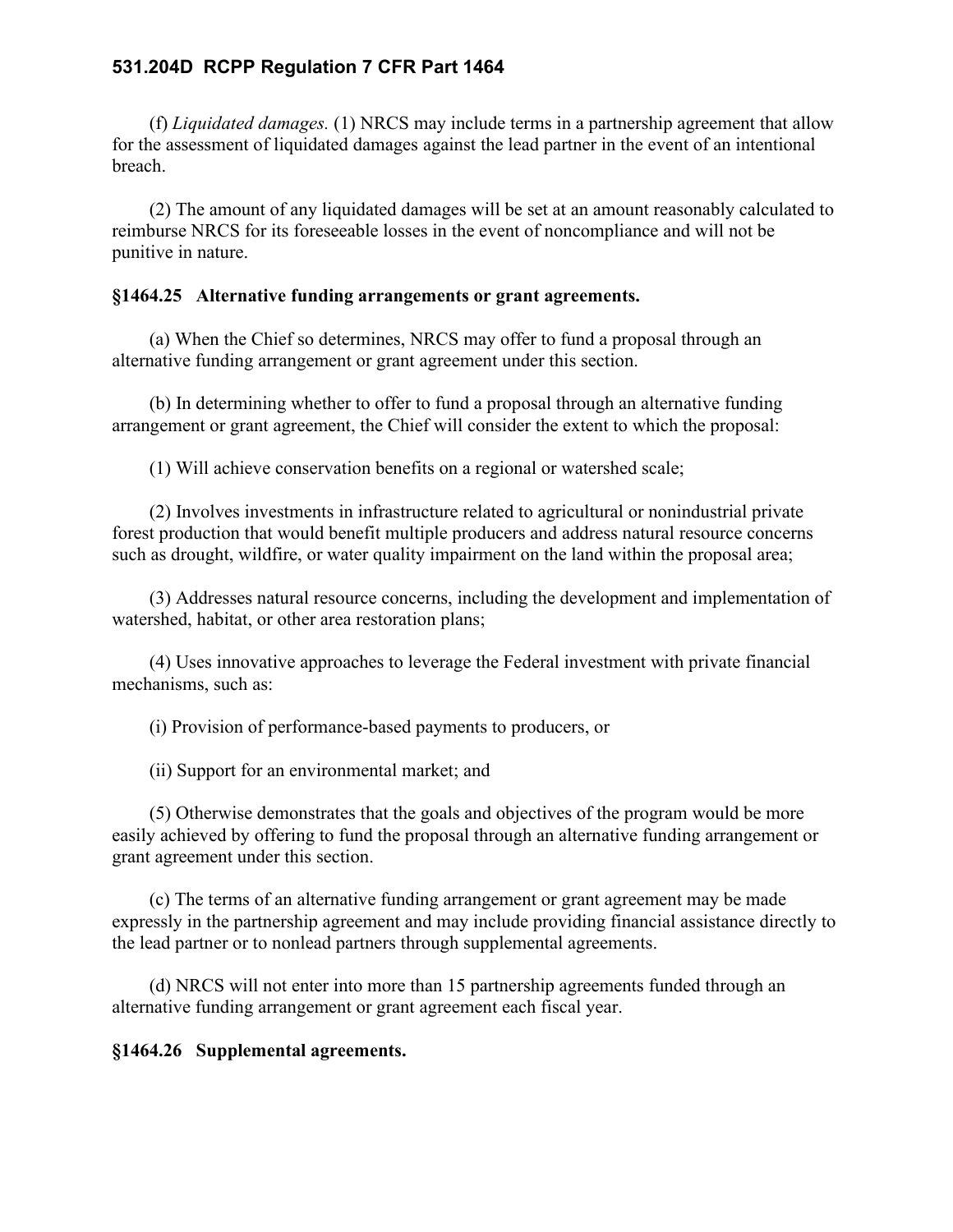(a) *Authorization.* Subject to the conditions in this section and in the partnership agreement, NRCS may enter into supplemental agreements with a lead partner or a nonlead partner.

(b) *Effect on programmatic agreement.* A supplemental agreement may not modify the substantive terms of the partnership agreement.

(c) *Technical assistance.* (1) NRCS may provide technical assistance funds under a supplemental agreement to facilitate the provision of technical assistance by the lead partner or nonlead partner to producers in the project area.

(2) Any technical assistance funds obligated under a supplemental agreement by NRCS will count against the total amount of technical assistance funds that NRCS agreed to provide to the project under the terms of the partnership agreement.

(d) *Financial assistance.* Based upon eligibility, evaluation, and selection criteria developed by NRCS, NRCS may provide financial assistance funds under a supplemental agreement if the supplemental agreement is:

(1) To facilitate the conveyance of an easement to an eligible entity by a producer;

(2) To implement an eligible activity that is available under 7 CFR part 622, except for the Watershed Rehabilitation Program set forth in 16 U.S.C. 1012;

(3) Other situations where a program contract requires the integration of a supplemental agreement to facilitate the implementation of an eligible activity, as determined by NRCS.

(e) *Term.* A supplemental agreement will be for a term that is within the term of a partnership agreement unless NRCS determines that the term of the supplemental agreement should extend beyond the term of the partnership agreement to ensure appropriate assistance to participating producers or completion of an eligible activity.

(f) *Noncompliance and remedies.* NRCS will incorporate in a supplemental agreement:

(1) The procedures required in the event of a determination that the lead partner or nonlead partner is not in compliance with the terms and conditions of the supplemental agreement;

(2) The consequences for failure to remedy noncompliance, including termination of the supplemental agreement, the requirement to repay any payments received, forfeit any future payments, and the availability of liquidated damages;

(3) The impacts of termination of the supplemental agreement upon the partnership agreement or any associated program contract;

(4) The availability, if any, of administrative review of NRCS determinations under §1464.40; and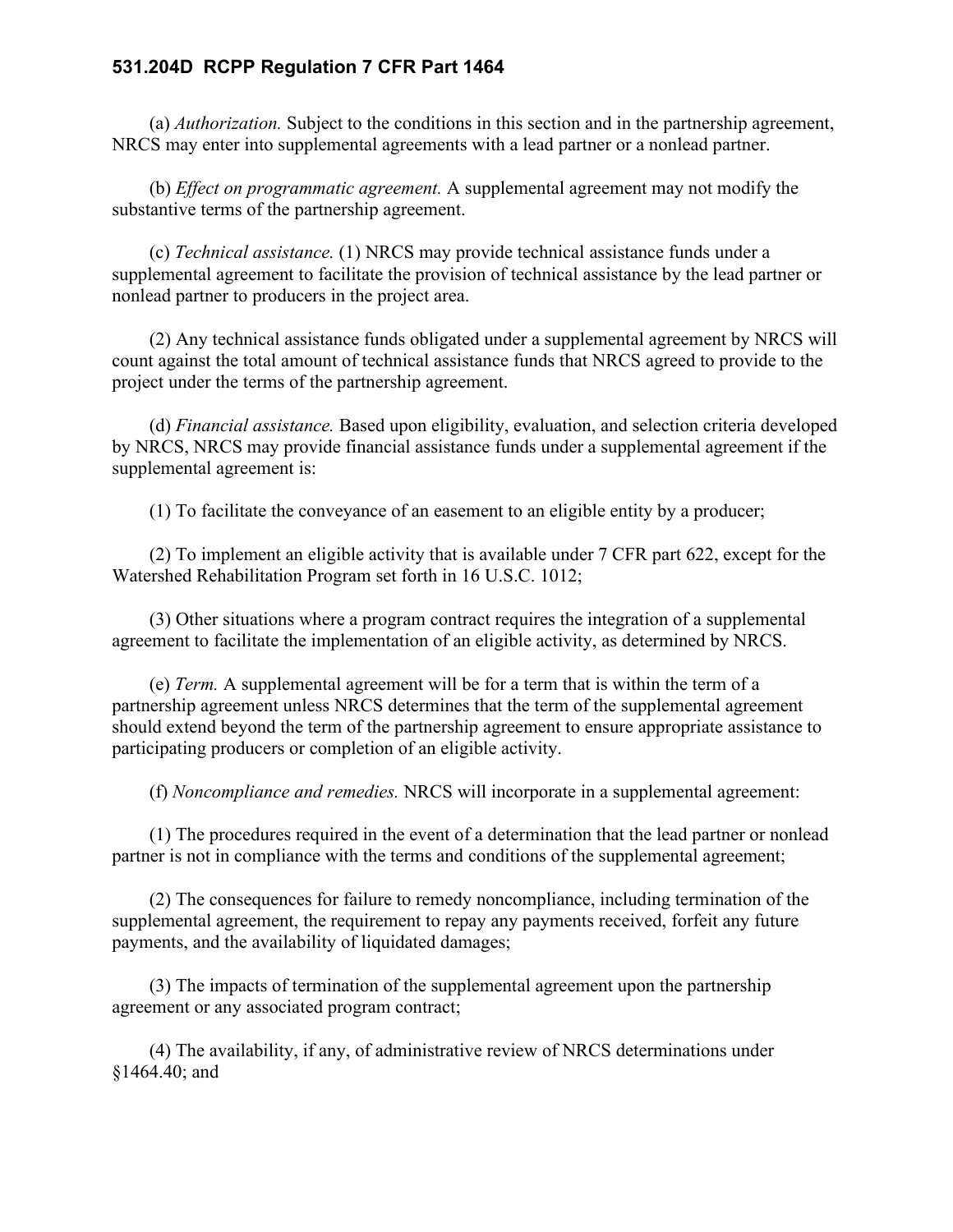(5) Other terms and conditions NRCS determines necessary to ensure the effective delivery of program resources to producers.

## **§1464.27 Third-party contracts or agreements.**

(a) Lead and nonlead partners may employ third-party contracts or agreements to fulfill their obligations under a partnership or supplemental agreement, subject to approval by the Chief or as allowed per the terms of the partnership or supplemental agreement.

(b) Any costs to a lead or nonlead partner as part of a third-party contract or agreement as described in paragraph (a) of this section may constitute all or part of a partner contribution described in §1464.22(d)(4) to the extent that such costs directly relate to fulfilling the obligations of a partnership or supplemental agreement, as determined by NRCS.

(c) NRCS may employ third-party contracts or agreements in order to meet its responsibilities under the terms of an approved partnership agreement, supplemental agreement, or program contract, including but not limited to easement acquisition services, implementation services, or other goods or services NRCS determines are necessary to meet its responsibilities under RCPP.

## **Subpart C—Program Contracts**

## **§1464.30 Application for program contracts and selecting applications for funding.**

(a) *Evaluation guidelines.* In evaluating program contract applications, NRCS may take into consideration the following guidelines:

(1) Any producer who has eligible land in a project area encompassed by a partnership agreement may submit an application for participation in RCPP.

(2) To the greatest extent practicable, applications for similar eligible activities may be grouped together in ranking pools for evaluation and ranking purposes.

(3) Upon execution of a partnership agreement, NRCS will accept producer applications for funding under such agreement throughout the fiscal year and may be evaluated and ranked on a continuous or ranking-period basis.

(4) NRCS may give priority to applications that are submitted as part of a bundle submitted by a lead partner.

(5) In selecting RCPP applications, NRCS will develop an evaluation and ranking process to prioritize eligible applications for funding that address the purposes of the project or CCA, including treating the identified project or priority resource concerns, as applicable.

(b) *Selection order.* (1) NRCS will select eligible applications for funding in order of ranking priority taking into account identified evaluation periods and ranking pools.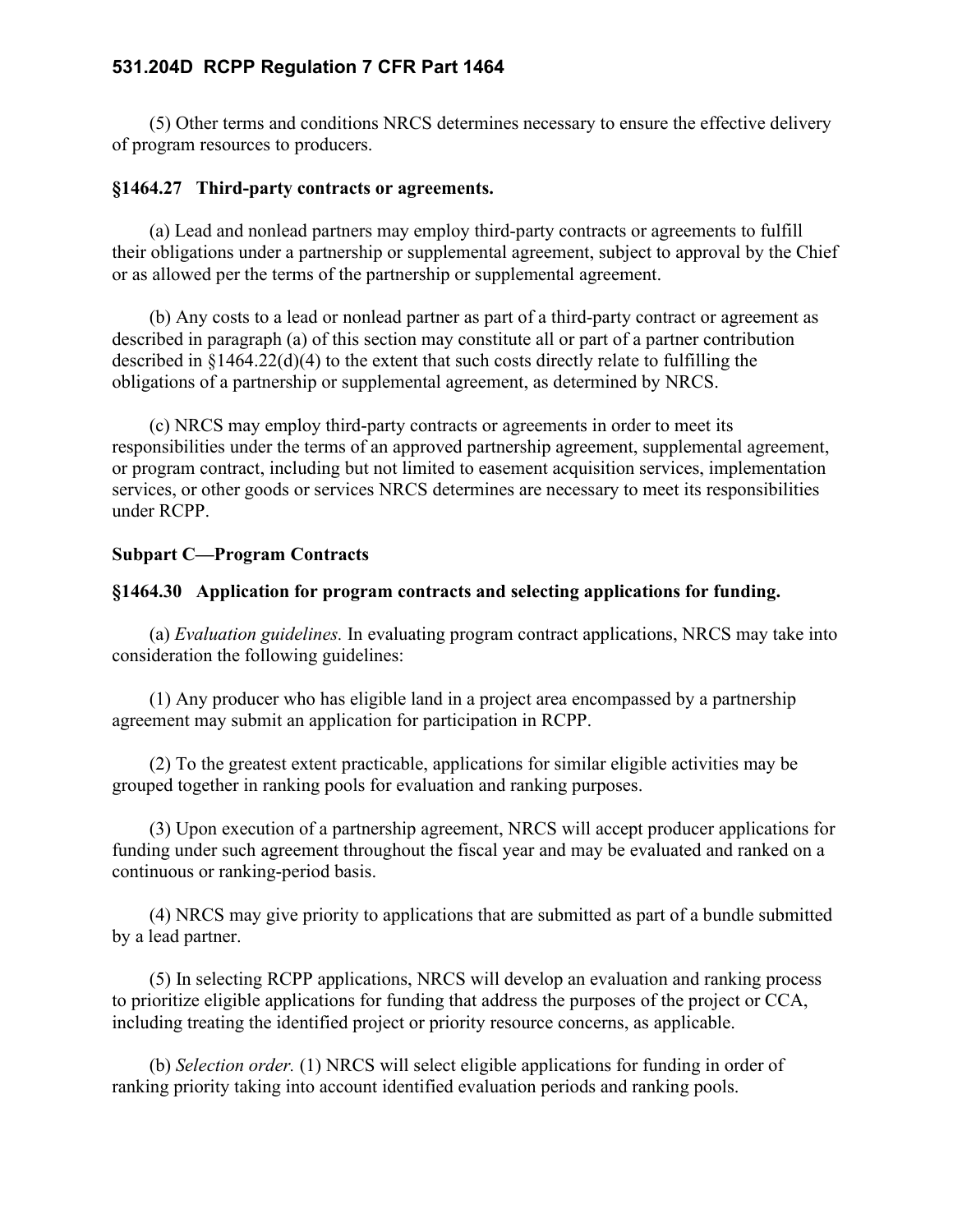(2) NRCS may decline to select an eligible application if the remaining funding is insufficient to fund that application and NRCS may proceed to the next application in ranked order that can be funded with available funding.

(3) NRCS, in consultation with the lead partner, may identify and establish in the partnership agreement other limited circumstances that may warrant selection of eligible applications outside of a strictly applied rank order because such application is critical to the success of a project that provides conservation benefits to multiple producers or landowners in a community, watershed, or other geographic area.

(c) *Public information.* Pursuant to the terms of the partnership agreement, NRCS or the lead partner will make available to the public sign-up information, including the identification of program and priority resource concerns, a listing of eligible activities, payment rates for certain eligible activities, State supplemental guidance, and contact information for the RCPP State coordinators available to assist partners and applicants with the program.

(d) *Applications in CCAs.* (1) NRCS will identify the designated CCAs and publish priority resource concerns for a CCA project.

(2) NRCS will select eligible applications for program contracts within CCAs that address one or more priority resource concerns for which the CCA is designated.

(3) NRCS will identify the priority resource concerns and associated ranking criteria in any announcement under §1464.20.

(4) Lands outside of a CCA are not eligible for applications in the CCA, even where conservation efforts on such land may influence resource concerns within the CCA.

## **§1464.31 Program contract requirements.**

(a) *Requirement of a program contract.* For a producer to receive payments, the producer must enter into a program contract and agree to the terms and conditions associated with the type of eligible activity to be implemented.

(b) *Program contract contents.* A program contract will:

(1) Identify the requirements for participation under RCPP, including:

(i) Contract duration;

(ii) Maximum Federal payment amounts or rates; and

(iii) Any other necessary requirements, as determined by NRCS;

(2) Identify: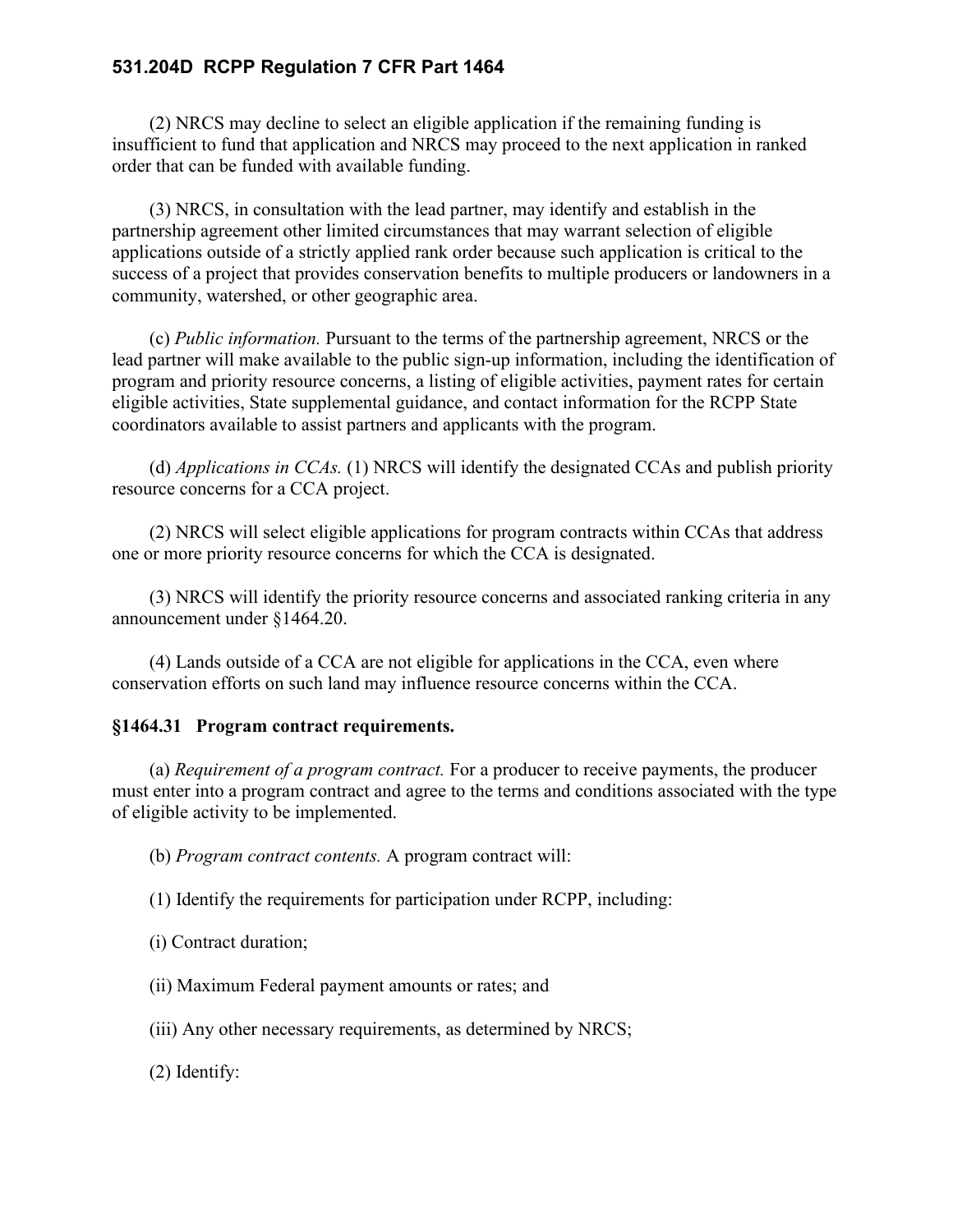(i) The eligible activities that the participant agrees to implement; and

(ii) The requirements to demonstrate successful implementation of the eligible activities;

(3) Incorporate the RCPP plan of operations, as applicable, which includes—

(i) Identification of eligible activities contained in the program contract, including which resource concerns each eligible activity addresses;

(ii) A schedule or timeline for implementation of selected eligible activities, as applicable; and

(iii) Other criteria as determined necessary by NRCS;

(4) Incorporate provisions to further the purposes of the partnership agreement;

(5) Incorporate all provisions as required by statute or regulation, including requirements that the participant will:

(i) Not conduct any action that would defeat the program's purposes;

(ii) Refund any program payments received with interest, and forfeit any future payments under the program, on the violation of a term or condition of the program contract, consistent with the provisions of  $$1464.36$ ; and

(iii) Supply information if required by NRCS to determine compliance with program requirements; and

(6) Specify any other provision determined necessary or appropriate by NRCS to ensure the program purpose is met.

(c) *Payment eligibility.* To be eligible to enter into a program contract or receive a payment, an applicant or participant must—

(1) Provide a tax identification number; however, where applicable, American Indians, Alaska Natives, and Pacific Islanders may use another unique identification number for each individual eligible for payment;

(2) Indicate, where applicable, the percent interest share in a payment that is consistent with operation or ownership shares;

(3) Comply with the highly erodible land and wetland conservation provisions found at part 12 of this title at the time of application and throughout the contract term; and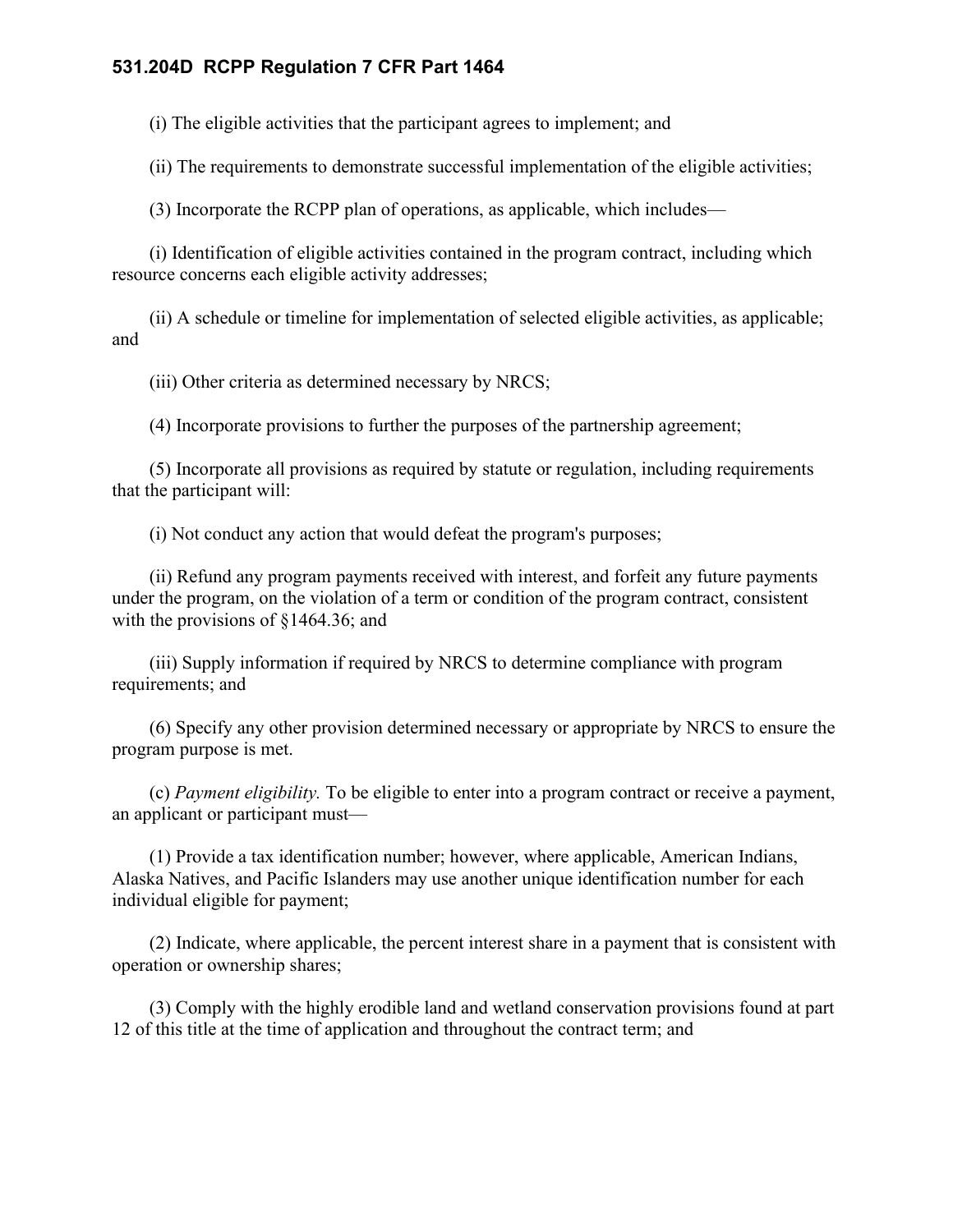(4) Be eligible for payments in accordance with part 1400 of this chapter, average adjusted gross income limitation, including any waiver of these requirements, prior to program contract approval.

(d) *Duplication of payment.* (1) Except as otherwise indicated in this paragraph, any payments received by a participant from a State, private entity, or person for the implementation of one or more eligible activities on eligible land will be in addition to the payments provided to the participant under this part.

(2) NRCS will not issue financial assistance to a participant through a program contract for eligible activities on eligible land if the participant receives payments or other benefits for the same or similar eligible activity on the same land under any other conservation program administered by USDA.

(3) NRCS will not provide technical or financial assistance to a participant for more than one eligible activity to achieve the same resource benefit on the same land during the same time period.

#### **§1464.32 Modifications and transfers of land.**

(a) *Modifications.* NRCS may modify a program contract, if:

(1) The parties agree to the modification, and

(2) NRCS determines the modified program contract continues to meet the purposes of the program.

(b) *Notice of loss of effective control.* NRCS may terminate an entire program contract if, within the time specified in the program contract, the participant does not provide NRCS with written notice regarding any voluntary or involuntary loss of effective control of any acreage under the program contract, which includes changes in the participant's ownership structure or corporate form.

(c) *Approval of transfer.* NRCS may approve a transfer of a program contract if:

(1) NRCS has documented notice from the current participant that identifies the new producer who will take control of the acreage, as required in paragraph (e) of this section;

(2) The current participant transfers rights and responsibilities to the new producer;

(3) The new producer meets program eligibility requirements within a reasonable time frame, as determined by NRCS, and agrees to assume the rights and responsibilities from the current participant for the acreage under the program contract; and

(4) NRCS determines that the purposes of the program will continue to be met despite the current participant's losing effective control of all or a portion of the land under contract.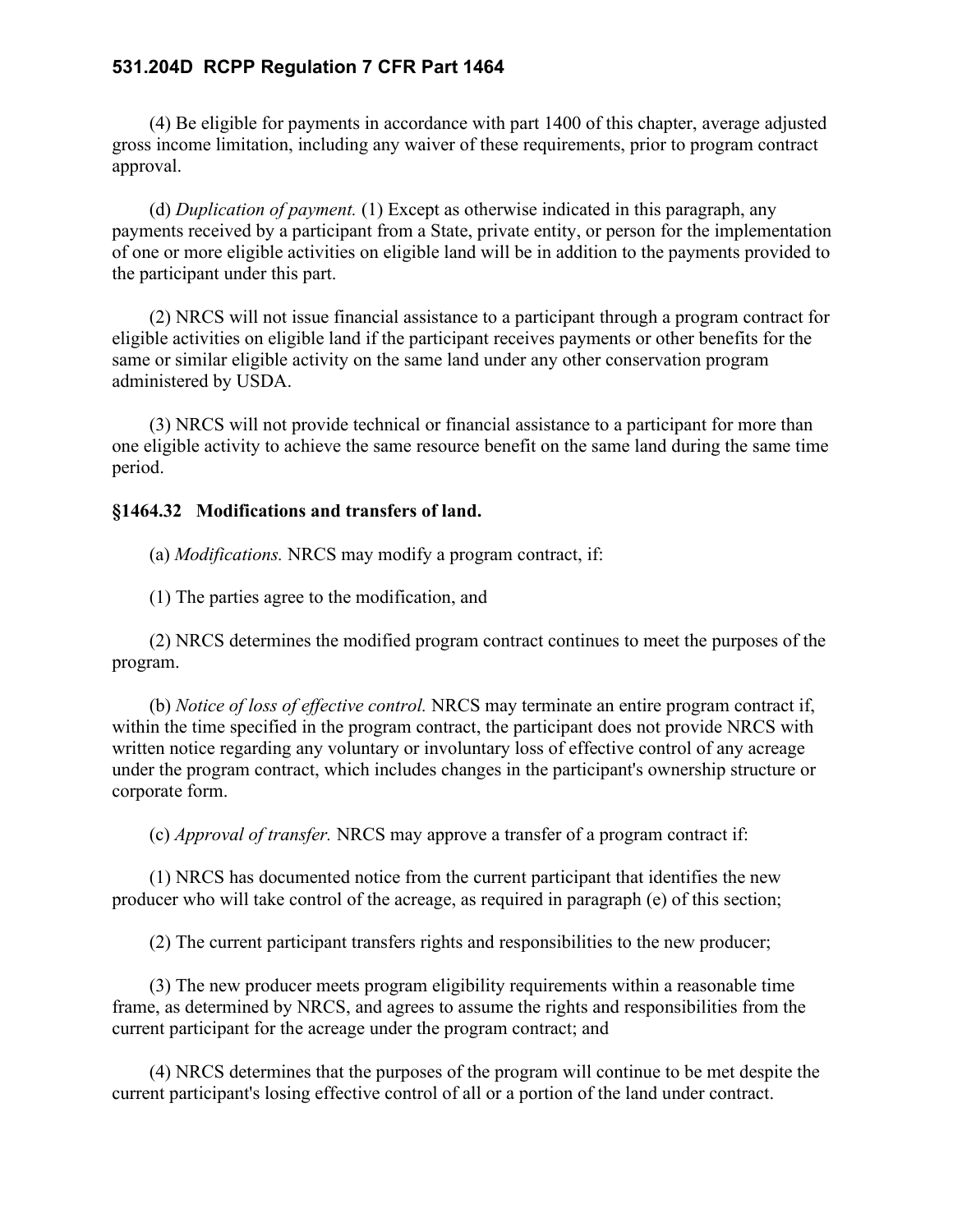(d) *Payment status.* (1) Until NRCS approves the transfer of program contract rights, the transferee is not a participant in the program and may not receive payment for eligible activities implemented prior to NRCS approval of the program contract transfer.

(2) For program contract payment purposes, NRCS will consider the transferor to be the participant to whom payments may be made for eligible activities implemented when NRCS approval of the program contract transfer is pending.

(e) *Right to terminate.* NRCS may not approve a program contract transfer and may terminate the program contract in its entirety if NRCS determines that the loss of effective control of the land was voluntary, the participant's written notification of loss of effective control was not provided to NRCS within the specified timeframe, the new producer is not eligible or willing to assume responsibilities under the contract, or the purposes of the program cannot be met.

(f) *Run with the land.* Once an easement deed has been acquired, an easement will run with the land and bind all successors and assigns. Subordination, modification, exchange, or termination of an easement acquired under this part will be consistent with the policies and procedures under 7 CFR part 1468.

(g) *Reestablishment.* In the event an eligible activity fails through no fault of the participant, NRCS may issue payments to reestablish the eligible activity, subject to such limitations that NRCS may establish.

## **§1464.33 Violations and remedies.**

(a) *Reasonable notice.* In the event of a violation of the program contract terms, NRCS will provide the participant written notice as specified in the program contract, and, where appropriate, a reasonable opportunity to voluntarily correct the violation in accordance with the terms of the program contract.

(b) *Voluntary correction.* If the participant fails to correct the violation of a term of the program contract in the timeframe specified by NRCS, NRCS may terminate the program contract or require modification as a condition to keep the program contract in effect.

(c) *Refund and right to future assistance.* If NRCS terminates a program contract due to a violation of its terms or conditions, the participant will forfeit any right to future assistance under the program contract and will refund all or part of any payments received by the participant, plus interest.

(d) *Liquidated damages.* (1) NRCS may include terms in a program contract that allow for the assessment of liquidated damages in the event of a violation.

(2) The amount of any liquidated damages will be set at an amount reasonably calculated to reimburse NRCS for its foreseeable losses in the event of a violation by the participant and will not be punitive in nature.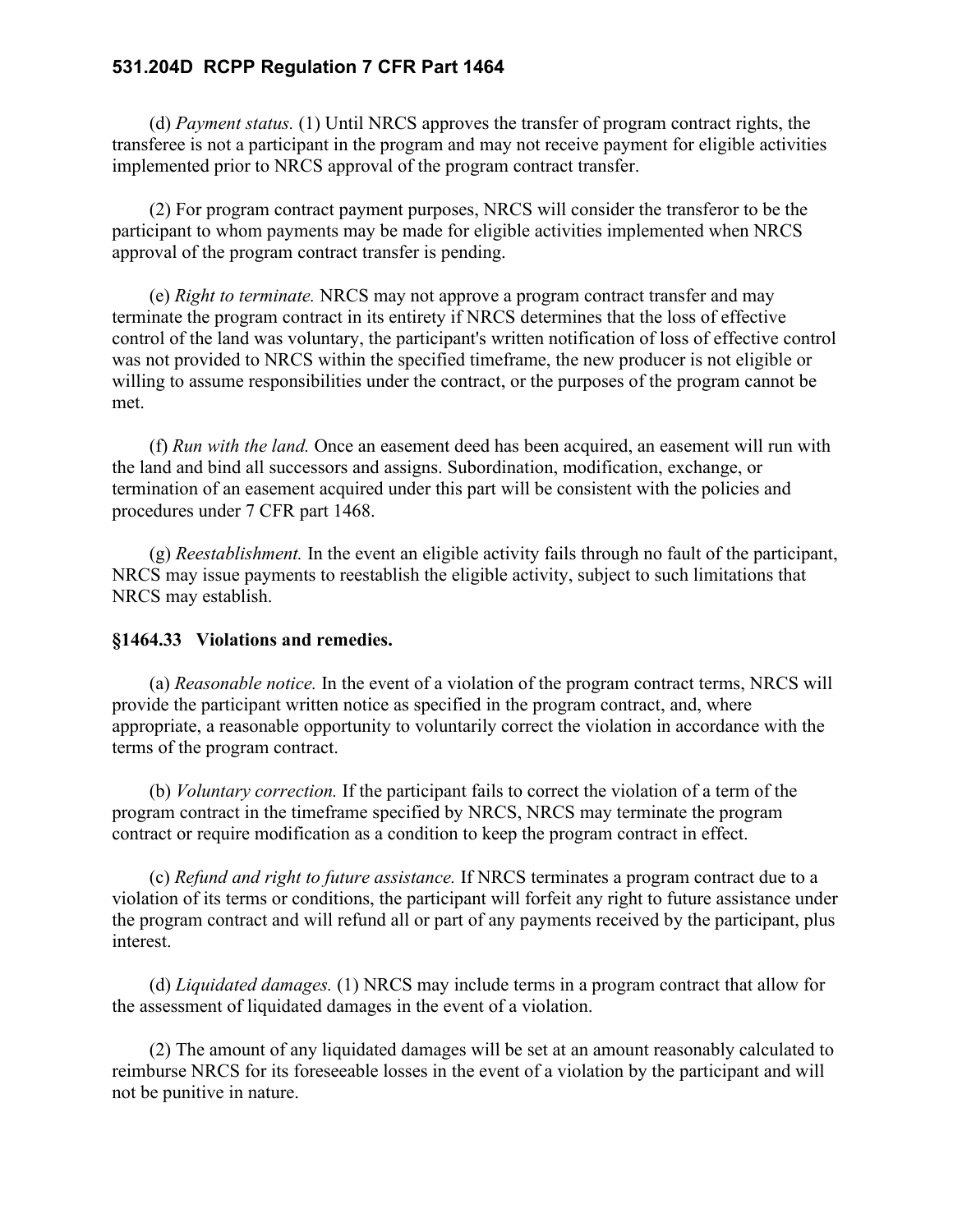(3) NRCS will enforce a liquidated damage provision if the Chief determines doing so is in the best interests of RCPP.

(e) *Hardships.* (1) NRCS may allow a participant in a program contract terminated in accordance with the provisions of paragraph (b) of this section to retain a portion of any payments received appropriate to the effort the participant has made to comply with the program contract, or in cases of hardship, where NRCS determines that forces beyond the participant's control prevented compliance with the program contract.

(2) The condition that is the basis for the participant's inability to comply with the program contract must not have existed at the time the program contract was executed by the participant.

(3) If a participant believes that such a hardship condition exists, the participant may submit a written request to NRCS for relief pursuant to this paragraph and any such request will contain documentation sufficient for NRCS to determine that this hardship condition exists.

(f) *Death, incompetency, disappearance.* In the case of death, incompetency, or disappearance of any participant, NRCS may, as identified in the program contract, terminate the contract, make any payments due under this part pursuant to guidance under applicable provisions of parts 707 and 1400 of this title (including payment to successor(s)), or take any further action that the Chief determines is fair and reasonable in light of all of the circumstances.

(g) *Administrative errors.* NRCS reserves the right to correct any and all errors in entering data or the results of computations in a program contract. If a participant does not agree to such corrections, NRCS will terminate the program contract.

## **Subpart D—General Administration**

## **§1464.40 Appeals.**

(a) *Participants under program contracts.* A participant may obtain administrative review of an adverse decision under RCPP in accordance with parts 11 and 614 of this title. Any and all determination in matters of general applicability, such as payment rates, the designation of identified program or priority resource concerns, and eligible activities are not subject to appeal.

## (b) *Lead partners and nonlead partners under partnership or supplemental agreements.*

(1) A lead partner or nonlead partner may obtain a review of any administrative determination concerning eligibility as a partner under the program or eligibility for financial assistance payments under an agreement that obligated financial assistance funds utilizing the administrative appeal regulations provided in 7 CFR parts 11 and 614.

(2) NRCS provision of technical assistance funds under a partnership agreement or supplemental agreement are not subject to administrative review as the provision of such funds are to assist NRCS with its implementation of the program consistent with 16 U.S.C. 3842 and are not program payments or benefits to a lead partner or nonlead partner.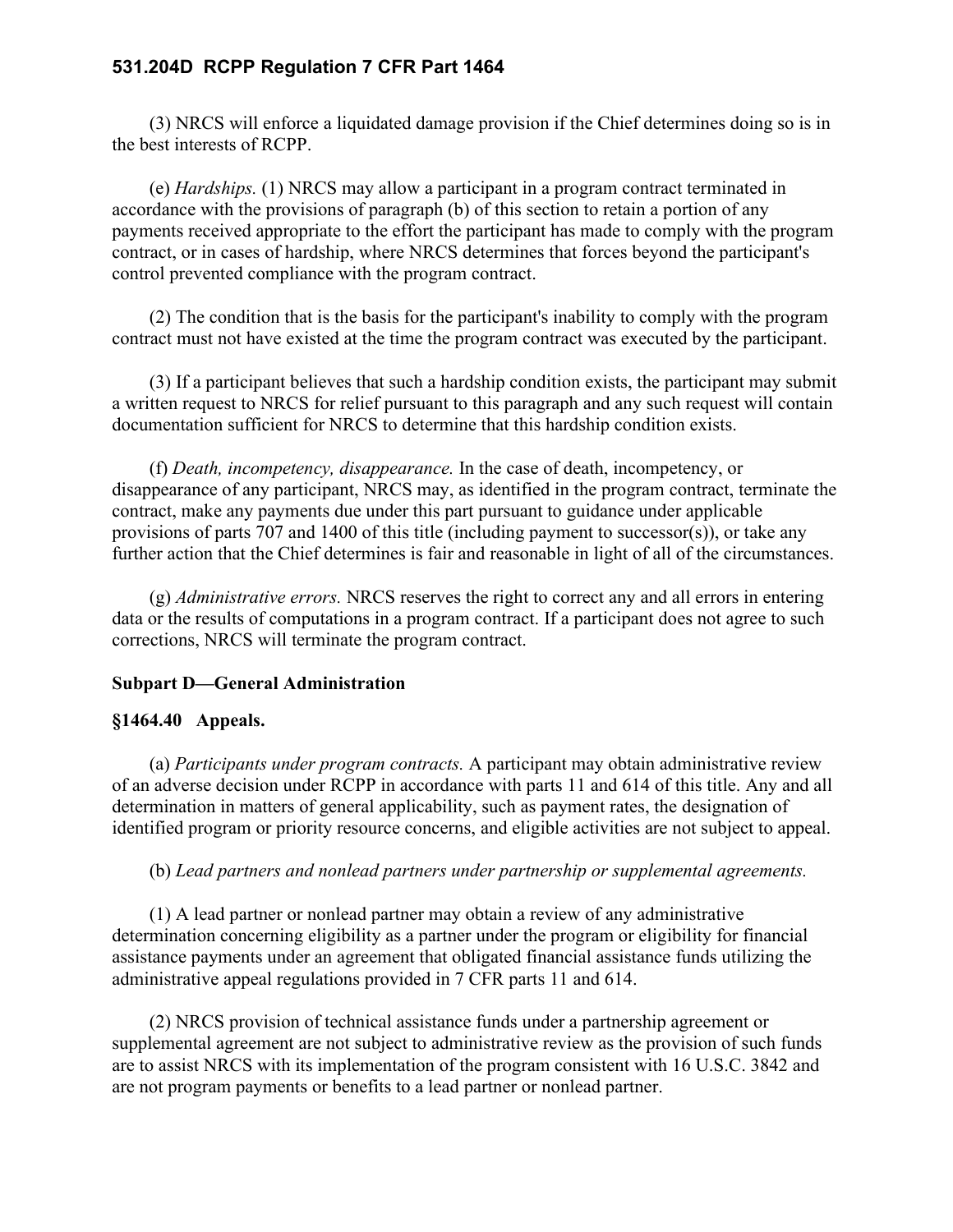#### **§1464.41 Compliance with regulatory measures.**

Participants who implement eligible activities will be responsible for obtaining the authorities, rights, easements, permits, or other approvals necessary for their implementation consistent with applicable statutes and regulations. Participants will be responsible for compliance with all laws and for all effects or actions resulting from the participant's performance under the contract.

#### **§1464.42 Access to agricultural operation or tract.**

Any authorized NRCS representative will have the right to enter an agricultural operation or tract of land for the purposes of determining eligibility, conducting ranking and due diligence activities, and for ascertaining the accuracy of any representations related to agreement or contract performance. Access will include the right to provide technical assistance, determine eligibility, conduct ranking and onsite inspections prior to execution of an agreement or contract, inspect any actions undertaken under the agreement or contract, and collect information necessary to evaluate agreement or contract performance, as specified in the agreement or contract. The NRCS representative will attempt to contact the applicant or participant prior to exercising this provision.

#### **§1464.43 Equitable relief.**

(a) If a participant relied upon the advice or action of NRCS and did not know, or have reason to know, that the action or advice was improper or erroneous, the participant may be eligible for equitable relief under 7 CFR part 635; however, the financial or technical liability for any action by a participant that was taken based on the advice of a TSP will remain with the TSP and will not be assumed by NRCS.

(b) If a participant has been found in violation of a program requirement through failure to comply fully with that requirement, the participant may be eligible for equitable relief under 7 CFR part 635.

#### **§1464.44 Offsets and assignments.**

(a) Except as provided in paragraph (b) of this section, any payment or portion thereof to any person, legal entity, joint operation, or Indian Tribe will be made without regard to questions of title to the payment under State law and without regard to any claim or lien against the crop, or proceeds thereof, in favor of the owner or any other creditor except agencies of the U.S. Government. The regulations governing offsets and withholdings found at part 1403 of this chapter will apply to contract payments.

(b) Any person, legal entity, Indian Tribe, eligible entity, or other party entitled to any cash payment under this program may assign the right to receive such cash payments, in whole or in part.

#### **§1464.45 Misrepresentation and scheme or device.**